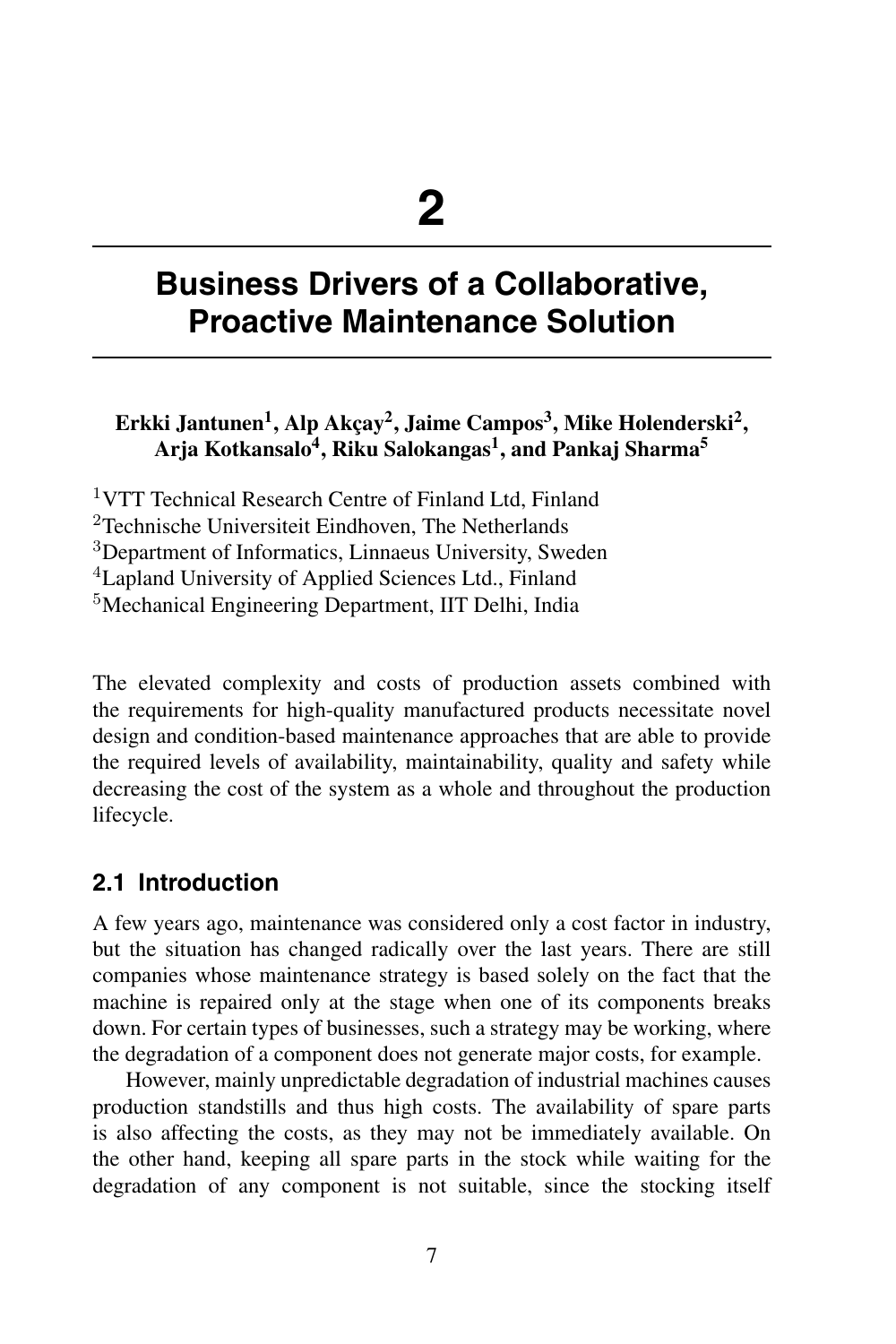is expensive. On top of this comes the cost of time spent on the repair of the machine.

The implementation of a PM strategy, and the application of a CBM platform, are not only a technological challenge but a deeper question of new business models and their acceptance. The problem is that it has been claimed that maintenance personnel tend to be conservative and not prone to change.

On a conceptual level, the economic impact of a CBM platform may be expressed as:

- Reducing the total cost of ownership CBM allows preventive and corrective actions to be scheduled at the optimal time, and concurs to the implementation of a PM strategy;
- Reducing maintenance costs Reduce equipment downtime, lower maintenance costs and improve equipment life cycle management;
- Increased safety where an unpredictable catastrophic system failure could cause severe damages, e.g., an explosion.

#### **2.1.1 CBM-based PM in Industry**

One of the main reasons and the single most common cause for the damage of the machines is overloading or improper use. For the person in charge of maintenance, it is important to monitor the use of the machine and guide the user so that the machine does not wear any more than in normal use. In addition, it is important to control the use of the machine so that the machine works as efficient as possible and does not cause any unnecessary environmental burdens. Typically, the OEE is measured by performance, availability and quality. When one or more of these elements are out of operating range, profits are declining.

The aim of the production plant maintenance is continuous improvement of the factory assets and increased OEE. Plant maintenance enables one or more algorithms to be assigned to each asset or asset type. The algorithms can be based on an asset's operational status (e.g., a pump's total running time) or its condition (e.g., vibrations or temperature), or a combination of both. The useful set of parameters are based on analysis of the system's critical components and their behaviour.

Using real-time data from the asset, the plant maintenance system can automatically inform maintenance personnel when it is time for inspection or corrective action well in advance. This way, the maintenance can be scheduled to interfere as little as possible with the production. Job performance can be guided, e.g., with a mobile device, and add a pictorial execution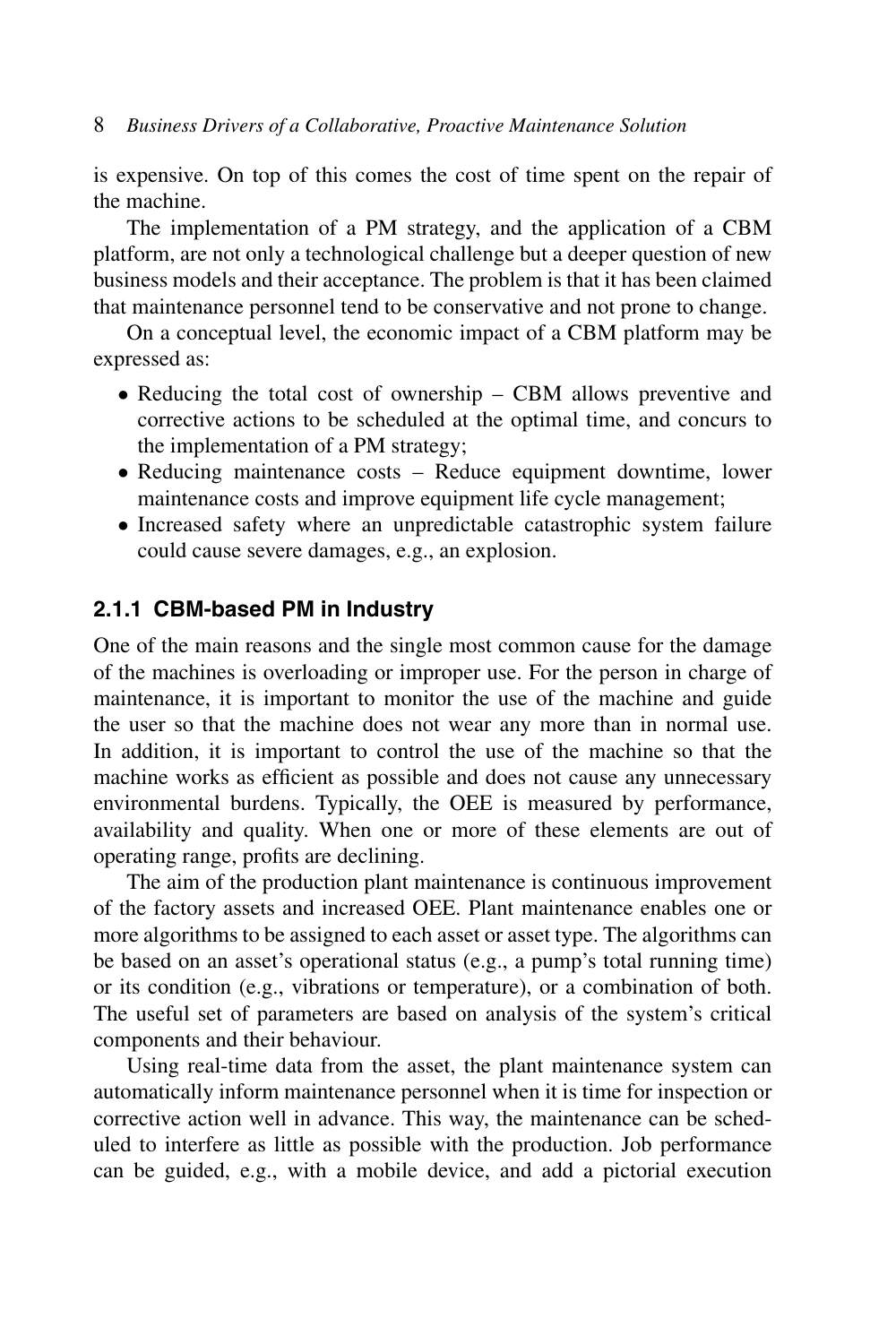instructions or exploit augmented reality. Reporting work should be carried out as detailed as possible, because only in this way it can help to increase the availability of the machine.

Inventory management optimization is also an important issue requiring that both location(s) and the number of spare parts must be optimized. The ordering system itself should be automatic and deliveries should go to the right place at the right time. In addition, guidance should be available, that means installation and operating instructions, as well as access to the manufacturer's data.

CBM in plant maintenance system is not intended to replace established maintenance procedures. Rather, it improves the effectiveness and increases the value of such systems. As well as helping to optimize maintenance routines, it also provides a basis for continual improvement, e.g., allowing users to compare the performance of several assets of the same type and then applying the best maintenance practice across that group.

### **2.1.2 CBM-based PM in Service Business**

Advances in information technology and the intensification of competition has forced companies to a situation where the significance of the service business in the market has increased significantly. Previously, profit was particularly due to new sales and post marketing. After-sale services were not important aspects. However, nowadays, many appliance manufacturers post-market will take up to 30–50% of their net sales [Mikkonen et al., 2009].

As a result, companies are becoming interested in the services they can provide to their customers and at the same time, gather information about their own products, such as design improvements, maintenance or warranty analysis. This information makes possible to offer customers even better services during the product's life cycle.

New sophisticated data systems in production assets enables various types of new business models. One promising avenue is MaaS, which is a close relative to Power-by-the-hour concept. Drawing on the capabilities now afforded by new wireless sensors, advanced connectivity and cloud computing, OEMs can innovate in the areas of machine support and maintenance packages. By empowering remote access and real-time monitoring capabilities, new HMI (Human Machine Interface) software makes it possible to offer preventive maintenance, quick troubleshooting advice or the ability to access machines and screens remotely for real-time service and operational parameters.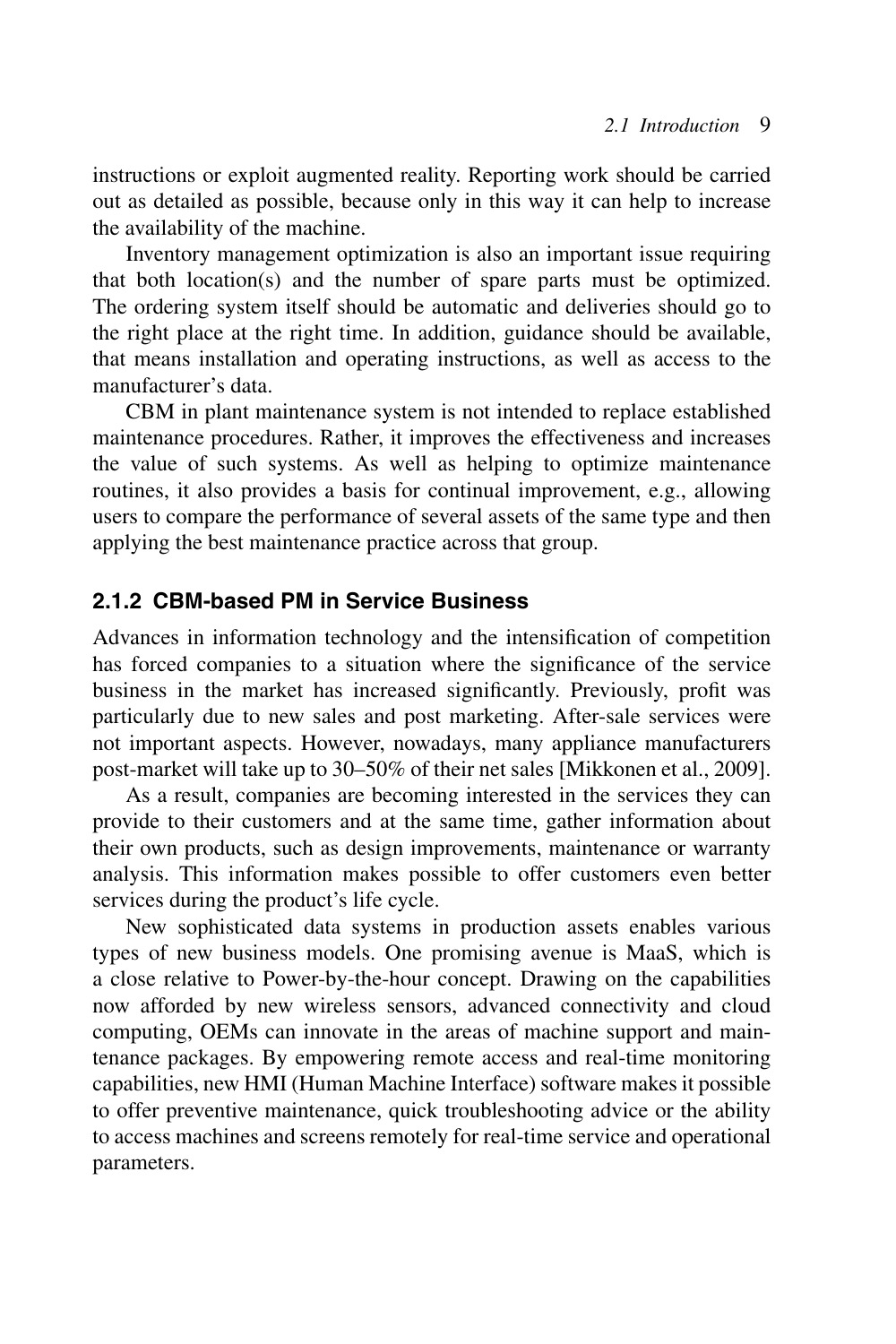Customers are also particularly interested in the factors affecting the overall performance of the equipment. As it has been mentioned before, the availability, efficiency and quality can be influenced and improved by CBMbased PM avoiding unforeseen problems, which may become a determinant factor in the cost of a product.

This business model is becoming increasingly popular among many industries. For instance, software is typically downloaded to a computer and its maintenance, or updates, are run automatically if the monthly licence fee is payed. Some advanced cars are also gathering data and communicating with the factory about their health status and need for maintenance. Manufacturers are able to use this real driving condition data as basis to their product development, an extra asset gained as side product.

#### **2.1.3 Life Cycle Cost and Overall Equipment Effectiveness**

The main costs affecting to the asset within its life-cycle are the purchase price, use of the product and the costs associated with maintenance. The OEE has a major impact to the product's lifecycle costs throughout its lifecycle. All the decisions that are made regarding the design and manufacture of the machine affect its performance, availability, quality, safety, reliability and maintainability, and ultimately decide the purchase price and the costs associated with the ownership and disposal.

LCC is the tool to optimize this kind of economical challenge. It is most effective when it is carried out at an early design stage of the machine, making it possible to optimize the basic structure of the machine. It should also be updated and used in the following stages of the life cycle, when looking for significant cost uncertainties and risks (IEC 60300-3-3, 2004). In addition, LCC can be effectively applied to evaluate the costs associated with a specific activity, for example, the effects of different maintenance strategies, to cover a specific part of a product, or to cover only selected phase or phases of a product's life cycle. Typical LCC analysis is as follows, according to IEC-60300-3-3, 2004:

- LCC plan;
- LCC model selection or development;
- LCC model application;
- LCC documentation:
- Review of LCC results;
- Analysis update.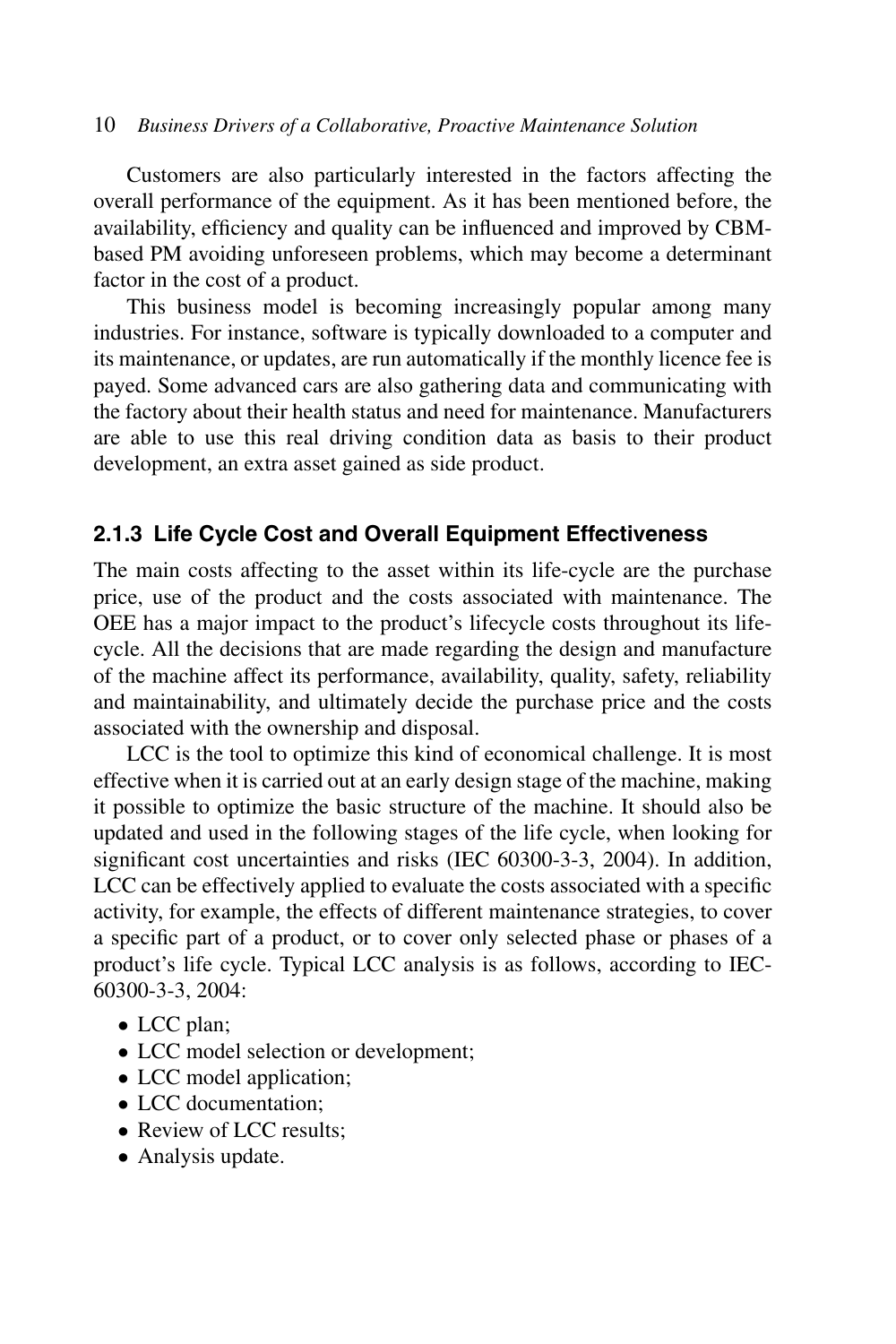#### **2.1.4 Integrating IoT with Old Equipment**

In the previous sections, the cost of the life cycle of a product has been discussed. Usually, when a machine becomes obsolete or needs a repair, it is necessary to make an investment to fix the problem.

However, with new technologies such as IoT it is possible to delay this obsolescence and to monitor the wearing and condition of the machines. The IoT means having the ability to access data about the condition of the machine or product from anywhere instantaneously. By using wireless communications, managers or maintenance technicians can measure the health of their infrastructure and take proper action.

IoT can help companies improve their operations by using their own data. First of all, the data needs to be collected from various sources to make a study and gather meaningful information. This is usually done by integrating different sensors in the machines and doing various tests. The collected data are then used to develop algorithms that will monitor the status of the machine. If the algorithm detects that the machine is going to have a problem or if it already has one, an error or alarm will be sent to the proper manager.

As an example, a manager could install a temperature sensor in an old valve, where the sensor would not have any effect on its operation, and monitor its activity to see if the valve needs to be changed or it has started to wear in the most critical parts. If that is the case, the system could send an SMS to the manager informing which valve has to be changed. Depending on the automation of the system, it could also make an order of the parts needed so that when the manager gets to the valve, the spare part is already there.

This way, the break-fix mentality is eliminated and substituted with a PM approach. Improving the equipment by using IoT monitoring could lead to a reduction in costs and a prolonged life cycle of the machines.

#### **2.1.5 CBM Strategy as a Maintenance Business Driver**

There are many recognised business drivers and the implemented or relevant ones depend on the market where the company performs its business. However, the typical business drivers are profit and growth, and different stakeholder's expectations, which are normally connected with a company's policies and its productivity [Lozano, 2015].

Financial Times (lexicon.ft.com) defines business driver as "A descriptive rationale, ideally measurable, used to support a business vision or project to clarify why a change or completely new direction is necessary".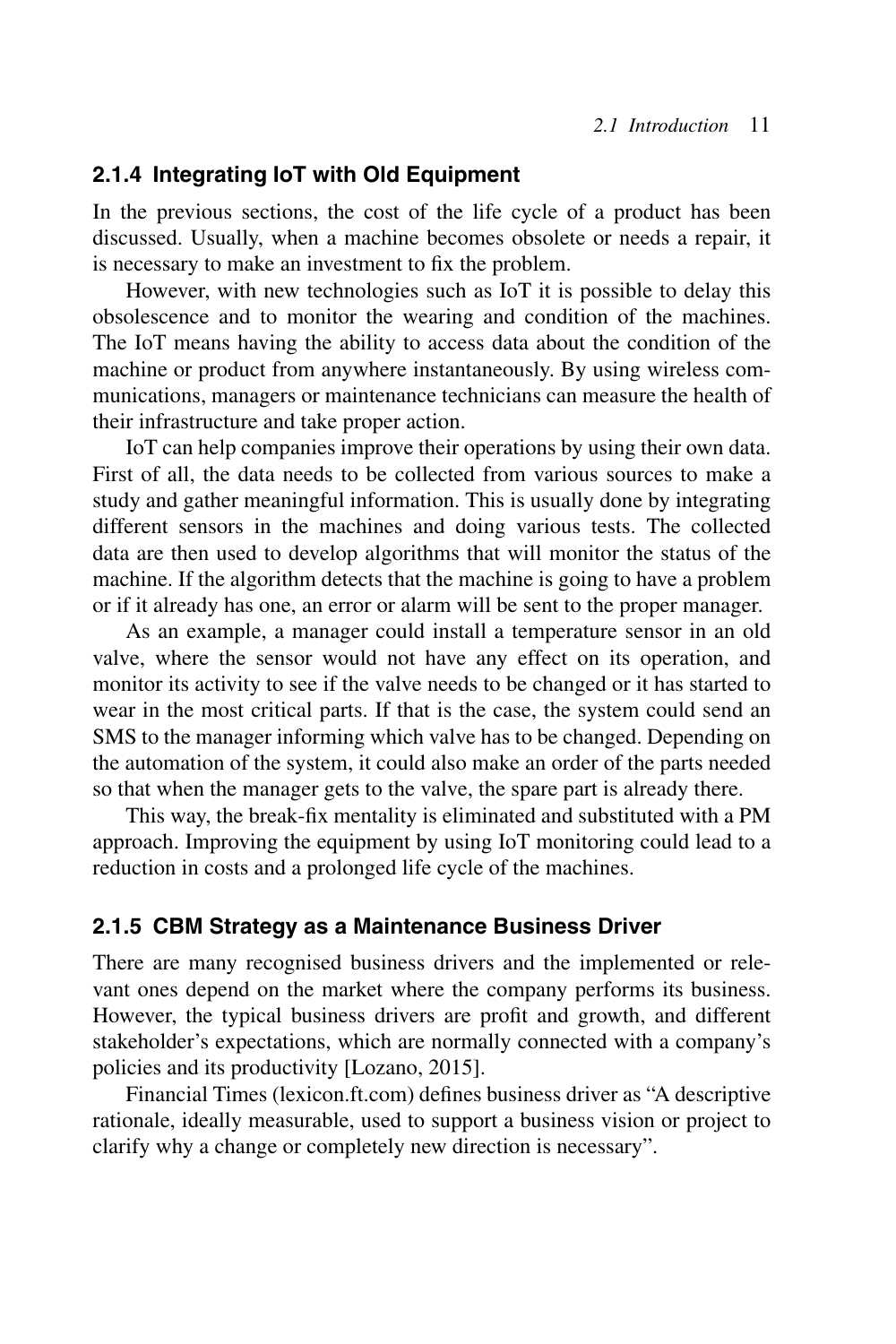The business drivers are applied to achieve effective prioritising within a consolidated programme of business initiatives [Ward and Peppard, 2002]. Therefore, the business drivers are a set of critical forces that the business must consider. They usually characterise short, medium and long-term aspects that the business must include with the aim to meet the objectives and satisfy the CSFs. Thus, the business drivers are the core constitutes of a business strategy.

A business strategy consists of the mission, i.e., a company's primary role to set a direction for the company/department to follow, namely its mission on the market. The vision is about the future aims, and it is normally visualised as a common picture that everyone agrees on about the company. The business drivers are a set of forces that need to be met to be able to compete in the specific market, and the objectives are the targets the company/departments set to achieve its vision. The strategies define how these objectives will be met. The CSFs are a small number of key areas where things must go right for the business to flourish and be able to compete under the same (or better) conditions than the competitors. In addition, the CSFs also provide information about the actions one should take as well as how they should be measured to confirm that they have been achieved. Figure 2.1, highlights the above mentioned. It shows as well some examples of objectives in connection with improved cost/financial indicators. In addition, it highpoints the measurements and actions (CSFs) related to the objectives.



**Figure 2.1** The business strategy main elements.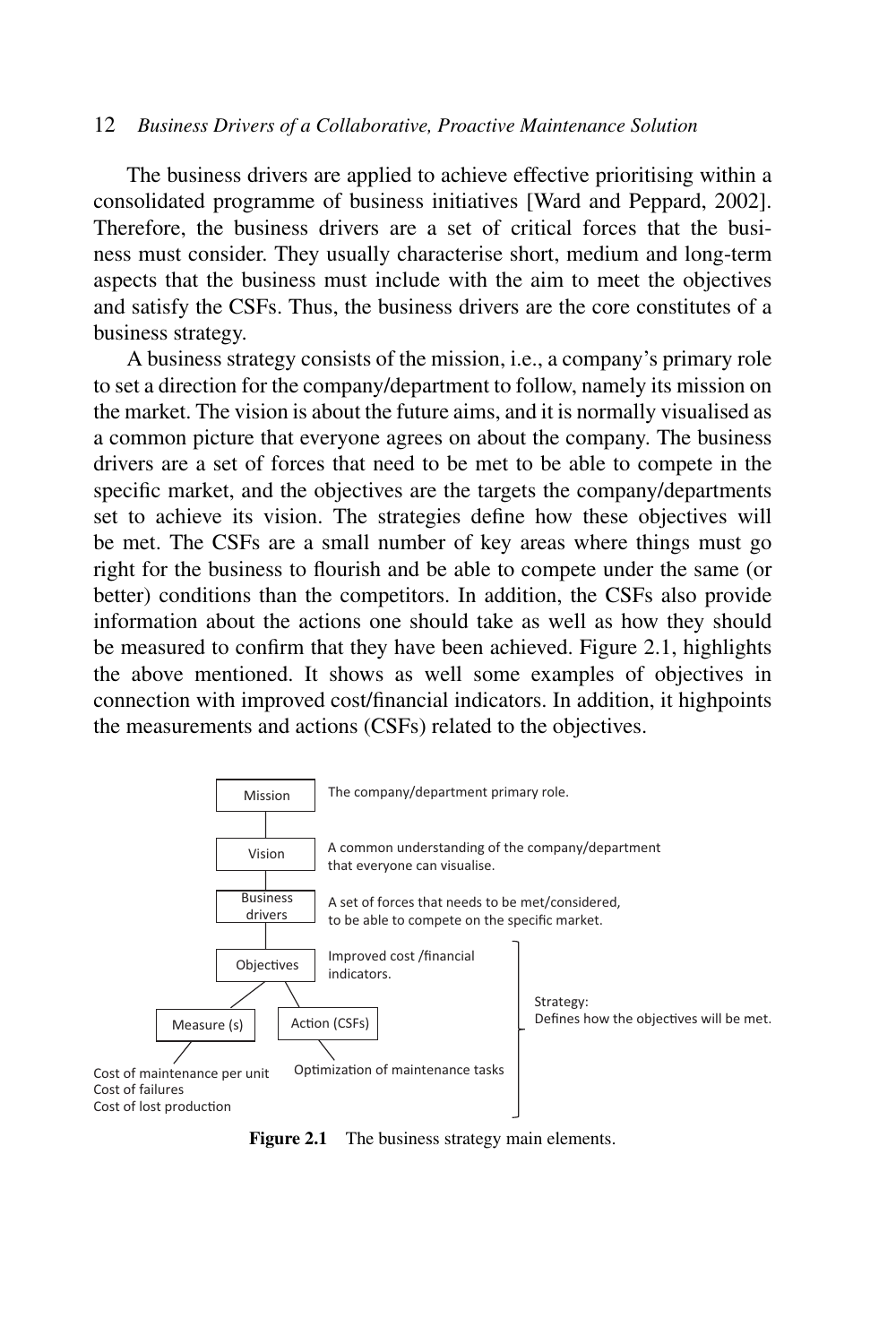Thus, the departmental strategy must be connected with the business strategy, as is the case of the asset maintenance management strategy and overall business strategy.

Accordingly, in the area of industrial asset management, the maintenance department might implement a variety of maintenance strategies (see Chapter 1). The corrective is immediate or deferred, while preventive can be on condition or predetermined. The preventive maintenance (including reactive, predictive and proactive maintenance) is where the CBM falls in (is classified), and it is preferable to use whenever it is appropriate.

In CBM the equipment is periodically inspected by manual or automatic systems so that their condition may be assessed and the rate of degradations can be identified by data analytics. According to British Standards [BS 3811, 1993], CBM is the maintenance carried out according to the need indicated by condition monitoring. Then action is taken based on the CM information. The most common CM techniques used for CBM are visual monitoring, performance monitoring, vibration monitoring, and wear debris analysis.

The need for maintenance emerges from the production department that needs to have its equipment in good health to be able to run the production smoothly and efficiently, see Figure 2.2.

The connection between the three crucial components of any production system is the production, quality and asset management function, which are shown in Figure 2.2. The secondary output of production is maintenance (shown as demand for service), whose output is an increased production capacity. Both the production process and the quality of the maintenance work, which, in turn, affects equipment condition, affect the state and quality of the final product.

The asset management needs for service can be highlighted as business drivers, and the objective of PM is to avoid, diminish, or identify the onset of failure using diagnostic techniques [Ben-Daya and Duffuaa, 1995].



**Figure 2.2** Production – maintenance relationship (modified from Ben-Daya and Duffuaa, 1995).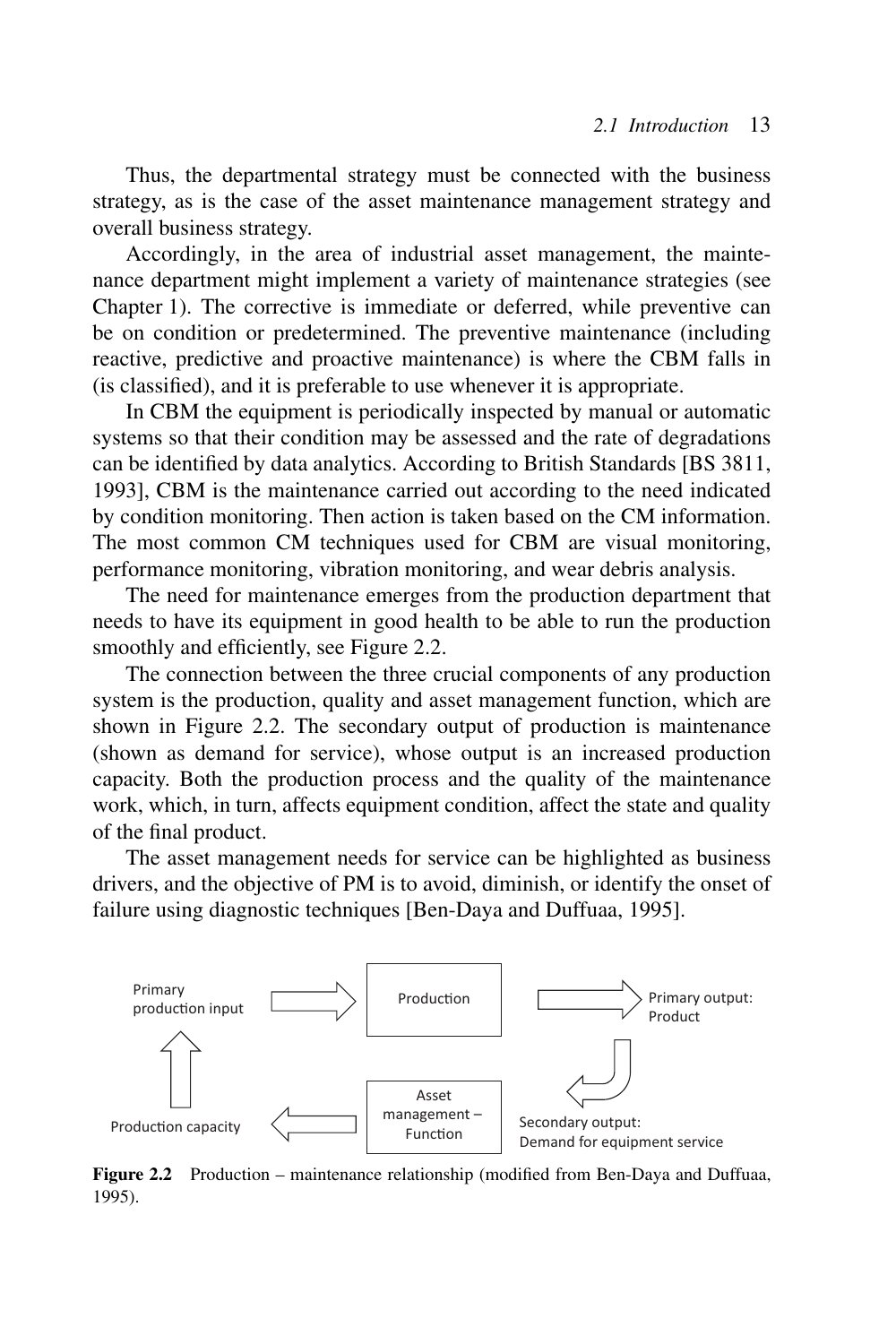The expected benefits, i.e., business drivers from equipment condition monitoring, fall into two general categories, namely Financial and Soft benefits [Spare, 2001]. Figure 2.3 shows the relationships between the business drivers, a maintenance process/es and the role of performance measurements.

It is important to first identify the business drivers that will be aligned with the business strategy, in this case the maintenance department strategy. The business drivers are usually a financial measure or other performance measures that the specific company or department might have.

Business drivers connected with the financial part are, for instance, to reduce maintenance costs, reduce catastrophic failures, defer replacement (extend life), and increase equipment utilisation.

For the case of preventive maintenance, the objective is to reduce the costs of maintenance by the monitoring of equipment health and avoid unplanned failures.

Preventive maintenance objective is to reduce unplanned catastrophic failures. Condition monitoring, which is part of the CBM strategy, provides the detection of failures that might be developed before or after a scheduled maintenance service task. The approach averts the result of high cost related



**Figure 2.3** Implementing CBM in support of business drivers (modified from Spare, 2001).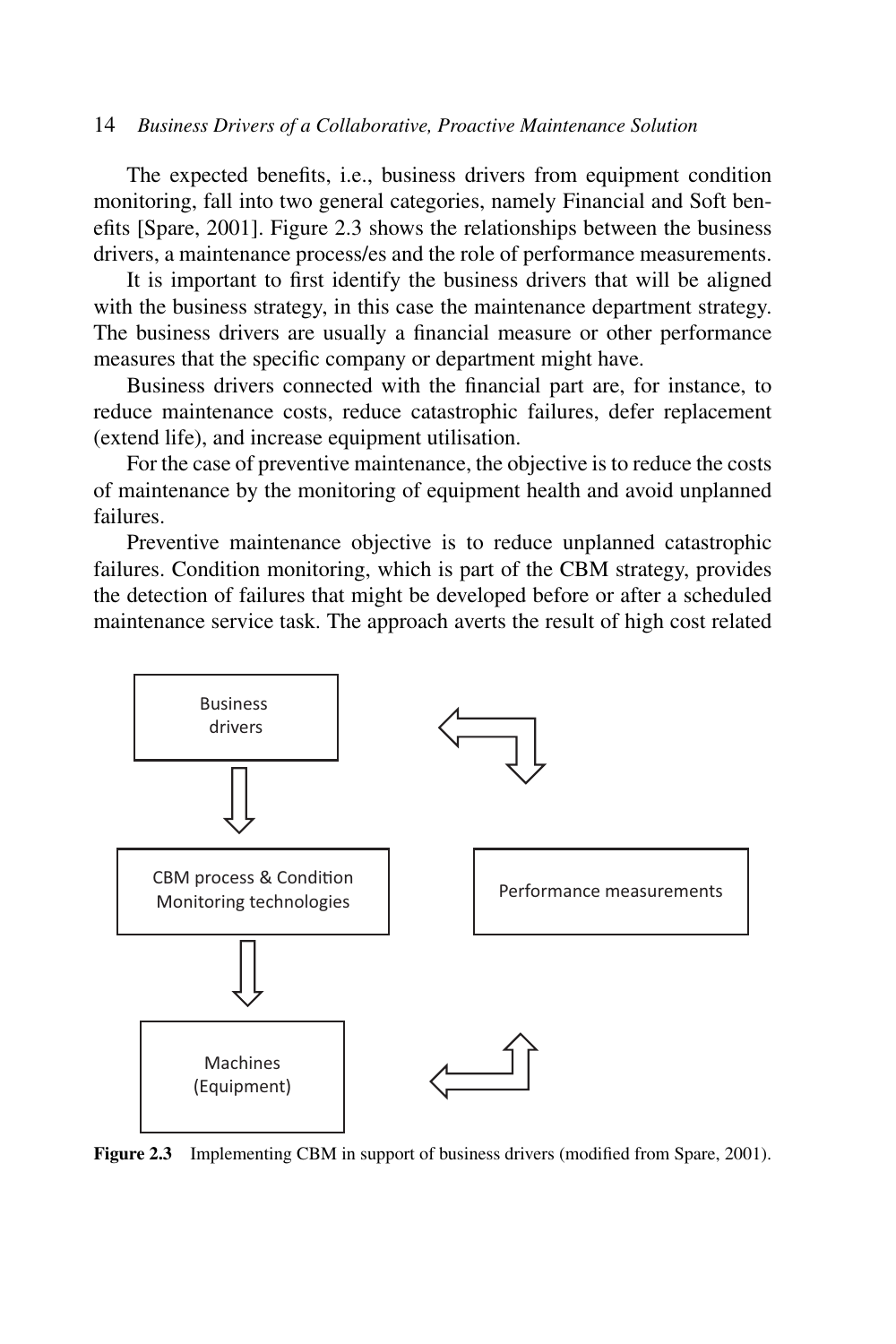to maintenance since it detects a failure in time, which results in a usually much easier and less costly service provided.

In addition, CBM provides an extended life to the equipment since the equipment is better maintained by the service given in a timely manner. Also, the CBM strategy provides an increased equipment utilisation since it results in an opportunity to increase the value of its utilisation by following a strategy that continuously monitors the health of the equipment.

Continuously, the so-called soft benefits are reliability/availability, as well as safety concerns. The reliability/availability are goals that need to be achieved by the maintenance department to be able to increase the profit or at least not increase the cost of maintenance and by keeping the machines running for the production department. Another aspect is safety, which is an important factor that provides acceptable conditions to work for the employees.

It is crucial to identify and have an understanding of different business drivers that might exist for the specific domain, and specifically the maintenance department in this case. Consequently, this should be done to be able to run the business into the right direction, i.e., by transforming the written strategy into action and implement all its parts with appropriate actions and measurements to track its deviations from the predetermined plans and act accordingly.

Furthermore, it is crucial to understand the link between production and maintenance departments to be able to see the interdependence between the two mentioned departments in a company and the need to adjust the business drivers for the successful implementation of the overall business strategy.

### **2.2 Optimization of Maintenance Costs**

Even though maintenance has the potential to provide revenue streams, one of the main pillars for advanced maintenance is still the reduction of the maintenance costs while keeping the machinery and equipment constantly in working order. The traditional maintenance methods are not cost optimised, and ICT can help in this sense, by allowing for intelligent maintenance and concepts such as CBM.

Nowadays, the smartphones and mobile devices play a huge role in society. It was only a matter of time that these devices would be integrated in the industrial field, and more specifically in the maintenance services. Many organizations have implemented CMMSs on their smartphones or handheld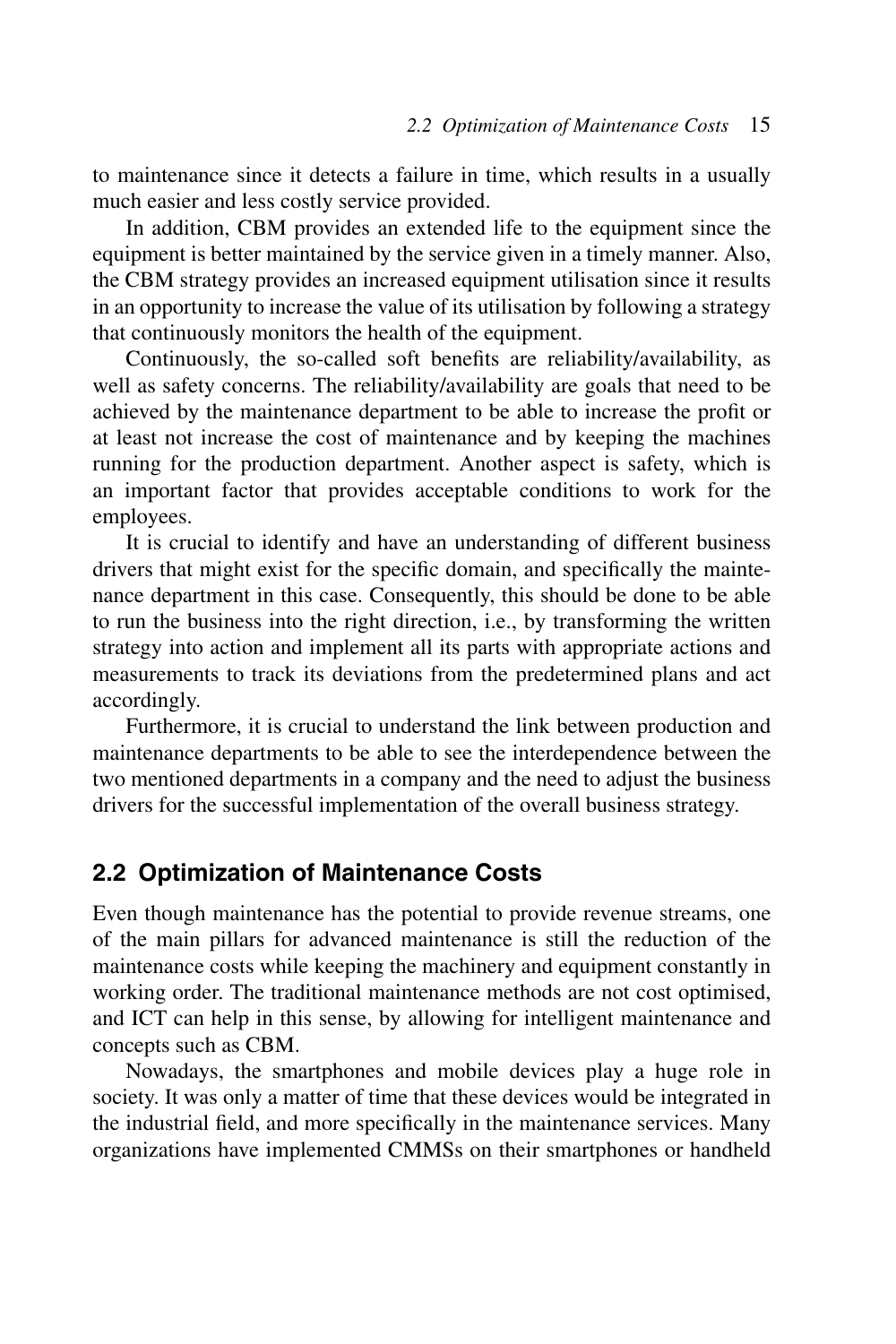devices. As smartphones are getting more powerful, they are substituting the handheld tools that have been used until now, enhancing the CMMS experience and providing the necessary tools for the occasion.

The internet connection of the smartphones enables the technician to view the maintenance history of that asset and make a first assessment of the problem. If he needs a spare part, he could order it straight from his phone and have it delivered to the exact location. Once the problem has been fixed, he could make a report and upload it directly to the history database.

A technician that needs to scan barcodes or QR codes typically uses a barcode reader. Nevertheless, with the camera of a smartphone it is possible to substitute the reader, and it could also show the info of the asset and even take you to its location. The camera could also be used to upload images of the product to another technician to solve any issues instead of describing the problem on the phone.

Most of the smartphones are equipped with NFC technology. NFC is used to read RFID tags, in a similar manner to the barcodes.

GPS, barometer, metal detector, sound meter or vibration analyser could be some of the other uses a smartphone could have.

With these examples it can be seen that the smartphone can substitute a considerable amount of handheld tools. However, it must be taken into account that even if these technologies are well-developed, they might not be comparable to the quality of other tools or suitable for all the needs a company has.

### **2.3 Business Drivers for Collaborative Proactive Maintenance**

Corrective maintenance is carried out after failure recognition. It is aimed to restore the equipment to a state in which it can perform its required function. Corrective maintenance can be deferred or immediate. The deferred maintenance is not done immediately after a fault has occurred. The immediate maintenance refers to provide service to the equipment without any delay at a suitable time. Therefore it is also called emergency maintenance. Hedderich [1996] indicated that the maintenance philosophy must change from a purely repair function to one that focuses on the operations of the equipment. Corrective maintenance, also called as "Fix when failed" was not a good one because when things break down maintenance has failed [Blann, 2003].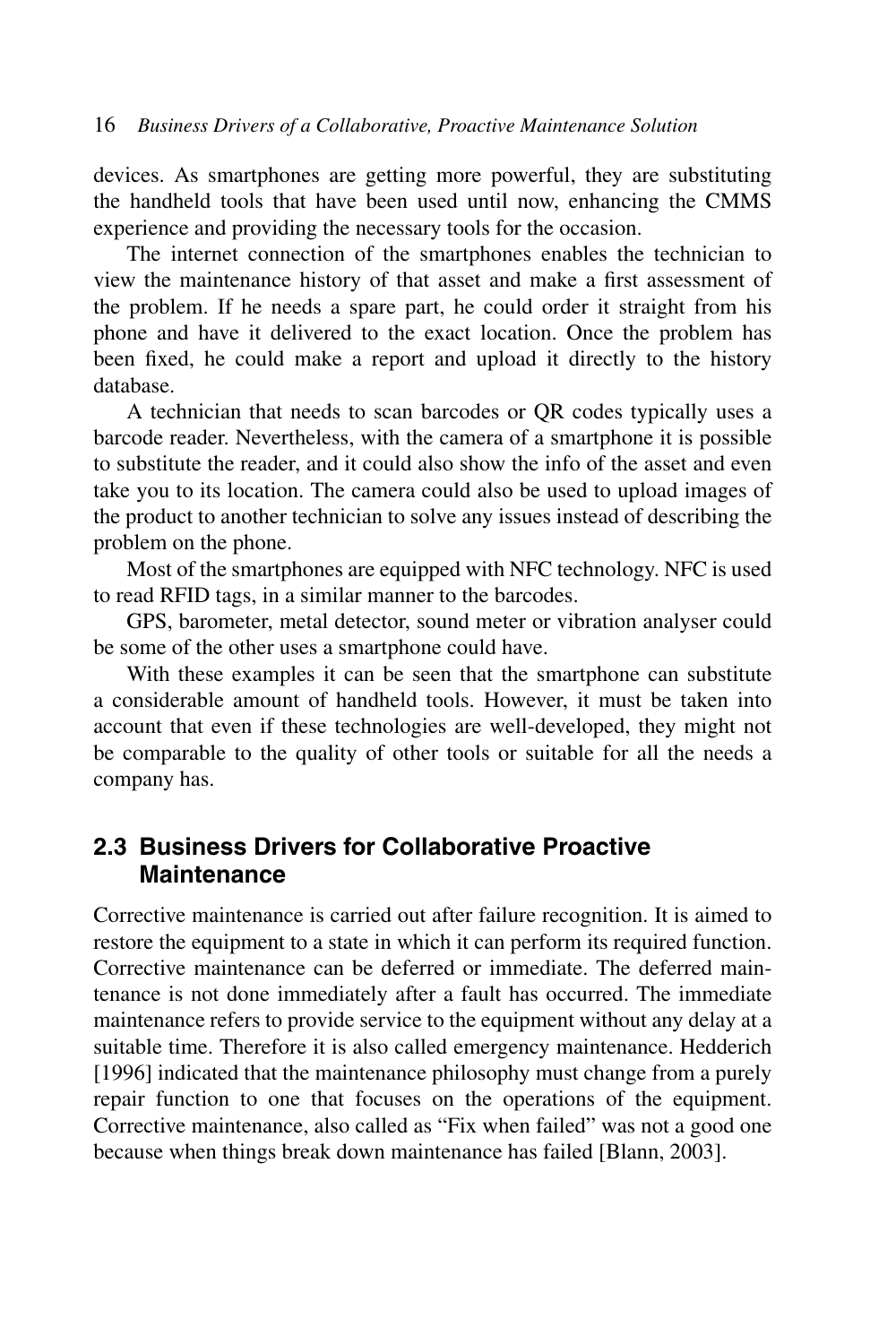Corrective maintenance had many drawbacks, which led to evolution of Preventive Maintenance or TBM. Preventive maintenance is "the maintenance carried out at predetermined interval or according to prescribed criteria and intended to reduce the probability of failure or the degradation of the functioning of an item" [BS 3811, 1993] [SFS-EN 13306, 2010], and can thus be based on condition or predetermined interval maintenance. The basis for the determination of intervals can be in terms of time, number of operations, mileage etc. It is most effective when historical data exist to provide statistical failure rate for the equipment, MTBF can be accurately predicted, knowledge about the failure mode/s exist, low costs are associated with the regular overhaul of the equipment and low costs spare parts are available, etc. Preventive maintenance started to emerge in 1950s when reliability engineering started gaining popularity. The well-known bath-tub curve was based on the hypothesis that all equipment go through similar kind of deterioration and therefore, similar kinds of maintenance actions are required to keep it running. This is definitely not true because the failure in the equipment is based not only on its age, but also on the operating conditions. These operating conditions vary in terms of temperature, operator expertise, environmental factors, etc. This meant that sometimes, the maintenance actions happened before the required time, and in other cases, the maintenance was scheduled a little too late. When the maintenance happens before it is required, it leads to avoidable loss of production time and maintenance resources. A delayed maintenance action can result in the machine running up to failure, thereby loss of production time and other related problems. There are some other challenges, like inadequate data on asset performance and service history, maintenance not as a top priority for management, and nonstandard maintenance processes.

Collaborative proactive maintenance practices provide an answer to these challenges. Proactive maintenance strategies such as predictive maintenance that uses sensors for monitoring the health of the equipment by measuring vibrations, acoustic emissions, pressure waveforms, etc. further improve maintenance performance. Optimal asset performance is not dependent on maintenance practices alone. Planned maintenance activities must be scheduled to minimally impact production requirements and schedules. This necessitates close collaboration and planning between both maintenance and operations staff. Such collaborative proactive maintenance can result in improved asset reliability, greater asset uptime and availability, lower costs of servicing assets, fewer unexpected downtimes and outages, and a higher return in invested capital.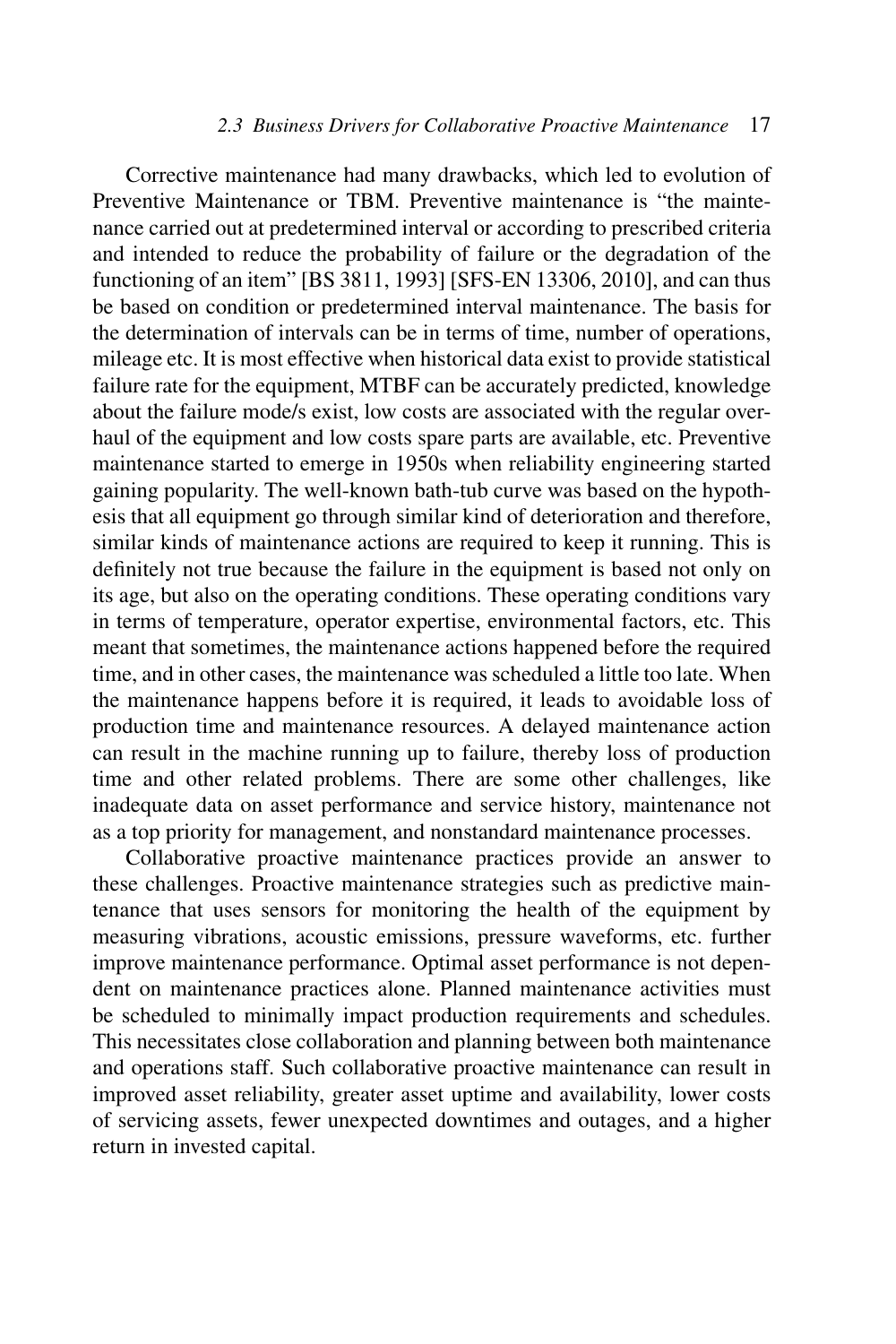Business drivers are the crucial factors which lead to success in business. In case of asset maintenance, two broad categories of business drivers can be identified. These are Financial and Operational drivers. These two broad drivers can be further sub-divided and are shown in Figure 2.4 below.

RoI is a measure used to evaluate the efficiency of an investment or to compare the efficiency of a number of different investments. RoI measures the amount of return on an investment relative to the investment's cost. To calculate RoI, the benefit (or return) of an investment is divided by the cost of the investment, and the result is expressed as a percentage or a ratio. In the current context, it is the overall benefit accrued by the company due to its investment in a proactive collaborative maintenance approach divided by the cost of the investments.

$$
RoI = \frac{(Financial Benefits from the investment - Cost of the investment)}{Cost of the investment}
$$

Reduction in *Operational* and *Maintenance Costs* are also important business drivers. The companies that seek to apply collaborative proactive maintenance for managing their assets look for reducing these costs. These two drivers can be analysed intelligently by studying them as a percentage of the revenues that the company is generating. This would make sense as the larger companies will spend more on operations and maintenance and yet be better off as they generate much larger revenues.

Collaborative proactive maintenance strategy achieves a reduction in these costs through various means. When the company is proactive in asset maintenance, it has the foresight to plan for maintenance breaks. The strategy



**Figure 2.4** Classification of business drivers.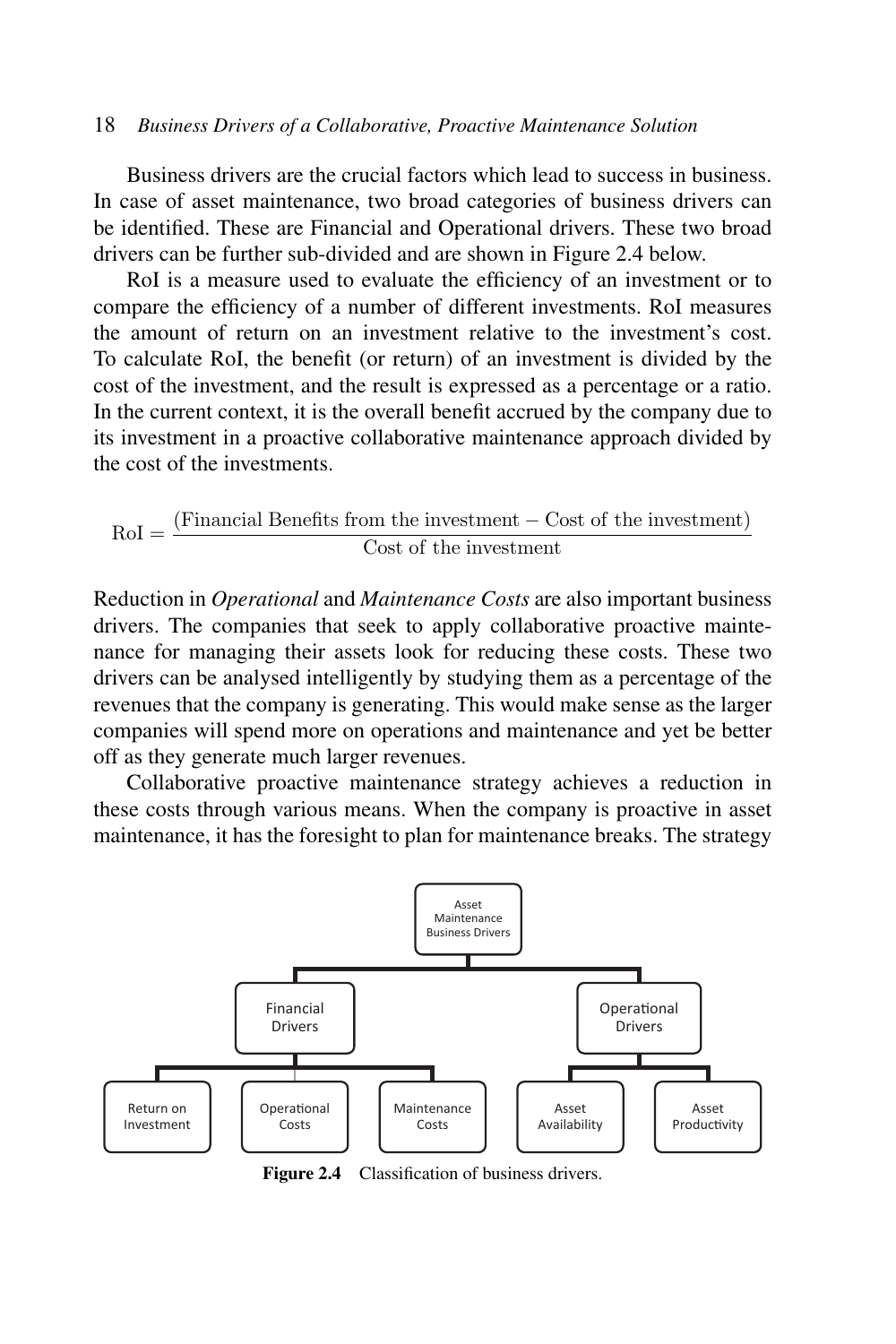also enables the firms to pre-position the spare parts and the technically skilled personnel at the right place and right time. This will help in reducing costs of employing costly skilled manpower. The approach will also result in reduction in the cost of spare parts by reducing the MRO inventory.

Corrective maintenance or *fix-when-fail* is an often used strategy. However, it has serious drawbacks. It results in unplanned stoppages of production when the machine fails. This unplanned stoppage can have an adverse impact on the production schedule, leading to not fulfilling the customer demands. Corrective maintenance also has other drawbacks where a damaged part can lead to secondary faults. A broken bearing or a gear can foul with other parts of the machine and damage them too. This will increase the maintenance costs. A proactive maintenance strategy can help in removing an about-to-fail spare part, thereby avoiding damage to other parts of the machine.

Collaborative proactive maintenance strategy results in keeping the machine in a better state. A well-maintained machine, with reliable spare parts will produce better quality product. A calibrated machine will produce the products that are within tolerances. Such machine will also have a longer usable life. This can help in reducing further investments in new capital procurements at the end of life of the current machines.

*Operational Drivers* of asset maintenance are increase of *asset reliability* and *availability. Asset Reliability* is defined as the probability that a component or system will perform a required function for a given time when used under stated operating conditions. *Asset availability* is the asset's availability to be put to its intended use. A Proactive maintenance strategy will help in increasing both the availability and the reliability of the assets.

Another *Operational Driver* is increasing the *Asset Productivity*. It describes how effectively are the business assets deployed. This ratio typically looks at sales dollars generated per unit of resource. Resources can include inventory, fixed assets, and occasionally other tangible assets. Similar analyses may also be done not just for financial assets but also for operational assets like square footage, number of employees, etc.

The financial and operational drivers of boosting service and maintenance effectiveness in asset intensive industries are substantial. Preventive maintenance is effective, but proactive maintenance strategies such as predictive maintenance and reliability centred maintenance processes have a positive impact on nearly every asset performance measurement. Collaboration must be carried out between maintenance and operations staff to develop planned maintenance schedules that minimally affect production requirements. The companies must try to bring all maintenance planning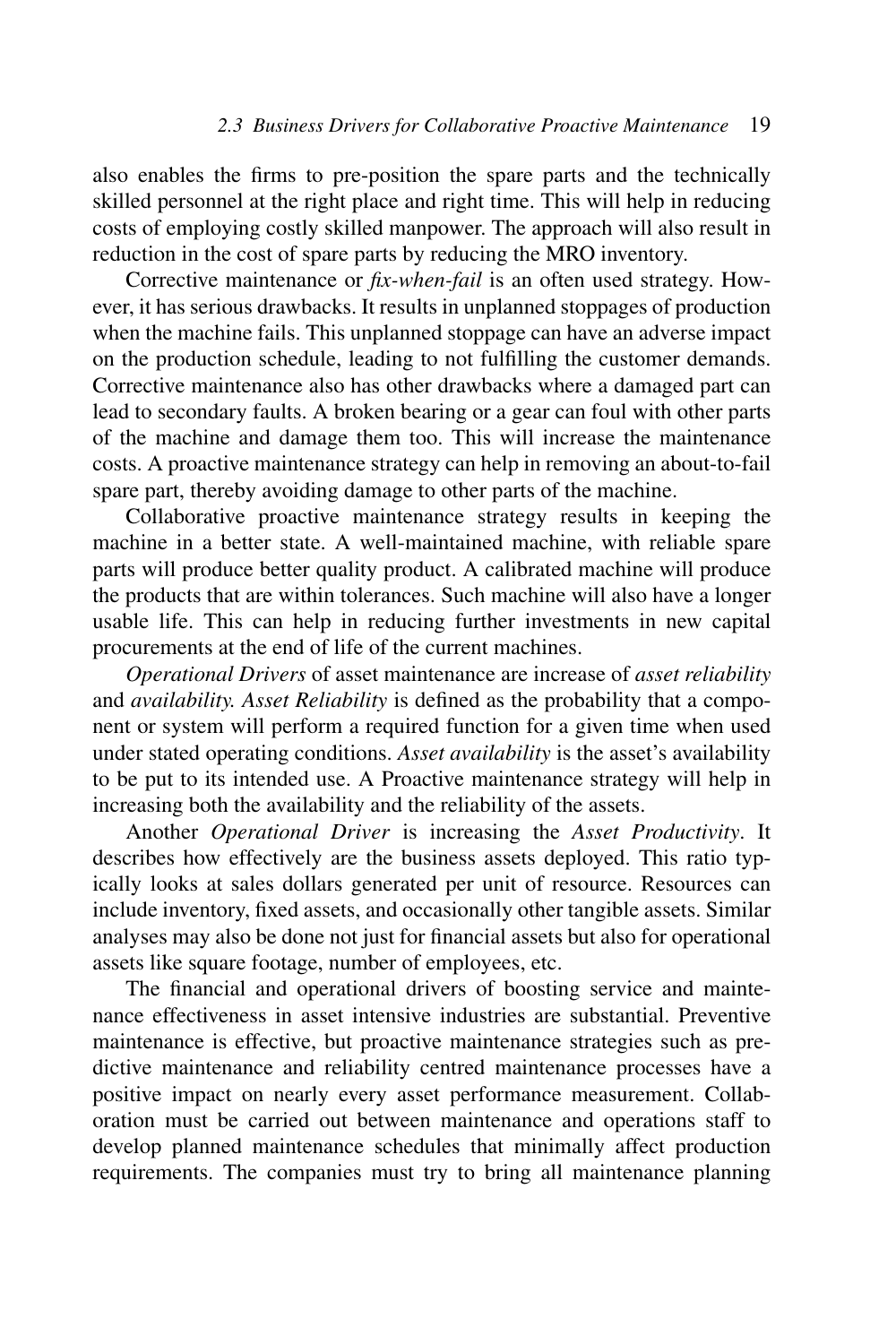and maintenance operations together under the control of one senior-level executive to strengthen maintenance processes across the entire enterprise, not just within individual departments or operations. The companies must use the latest analytics software to drive the business. Such software solutions are very useful in pinpointing the areas that need focus for improving the asset performance.

### **2.3.1 Maintenance Optimisation Models**

Maintenance optimisation models are those mathematical models whose aim is to find the optimal balance between the costs and benefits of maintenance, while taking all kinds of constraints into account [Sharma and Yadava, 2011]. In general, maintenance optimisation models cover four aspects:

- A description of the system (or component), and the function and importance of the system in keeping the business operational;
- A modeling of the physical deterioration of the system in time as well as the failure behavior and consequences;
- A description of the available information about the system (i.e., state space) and the decisions available to management (i.e., action space);
- An objective function and a set of constraints along with an optimisation technique in order to find the best balance.

The maintenance optimisation models in the literature can be classified based on different aspects such as the presence of randomness in the system, the number and interdependency of failure-prone units, discretization of time, model types, optimality criterion, methods of solution and planning time horizon. Figure 2.5 summarizes these aspects within a proposed workflow in building maintenance optimisation models.

In the context of maintenance optimisation, it is common to model the uncertainty in the time-to-failure with a known probability distribution function. However, this probability distribution function is not readily available in practice, requiring data-driven maintenance optimisation policies. Alternatively, uncertainty in the failure behaviours can build on the knowledge about the failure characteristics learned from historical data. In particular, the maintenance optimisation models provide the tools that potentially rely on the output from root cause analysis, remaining useful life time analysis and alerting and prediction of assets failures in the optimal planning of maintenance and related resource allocation.

The optimisation methods for solving the mathematical formulations of the maintenance-planning problems often include linear and nonlinear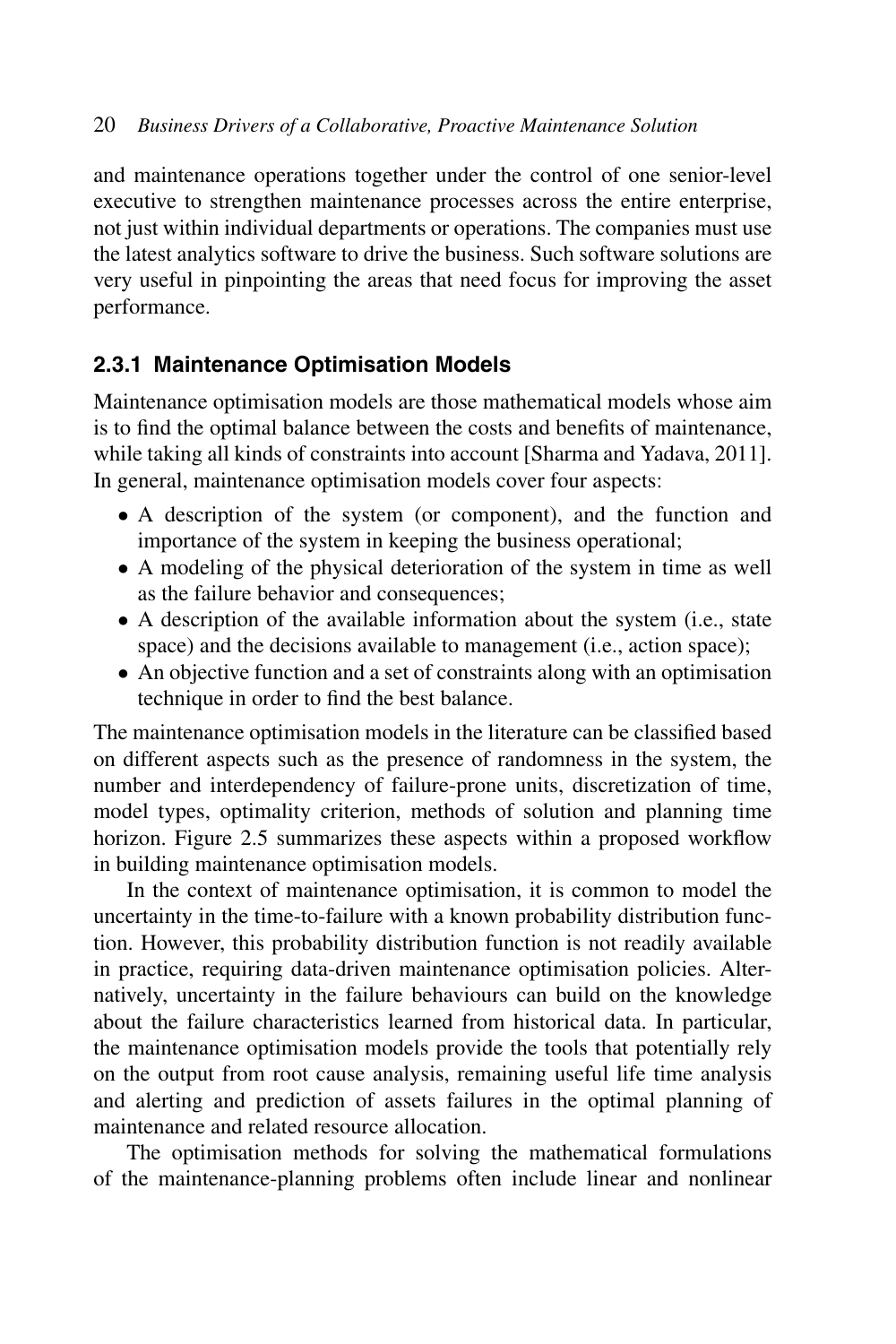#### *2.3 Business Drivers for Collaborative Proactive Maintenance* 21



**Figure 2.5** Workflow in building maintenance optimisation models.

programming, dynamic programming, Markov decision processes, decision analysis techniques, search techniques (i.e., simulation-based optimisation) and heuristic approaches.

Maintenance optimisation models yield various managerial outcomes [Dekker, 1996]: First of all, the structure of optimal polices, like the existence of an optimal control-limit policy, can be established. Second, models can assist in the timing aspect of maintenance activities: how often and at what extent to inspect or to repair a machine or a component; and if applicable, how often to preventively replace them. Finally, models can also be of help in determining effective and efficient schedules and plans for service engineers and spare-part stocking, taking all kinds of operational, physical and economic constraints into account.

### **2.3.2 Objectives and Scope**

In general, an **optimal maintenance policy** achieves one of the two objectives: minimizing system maintenance cost (e.g., the sum of failure and proactive maintenance costs) while the system reliability requirements (e.g., system availability or uptime) are satisfied, or maximizing the system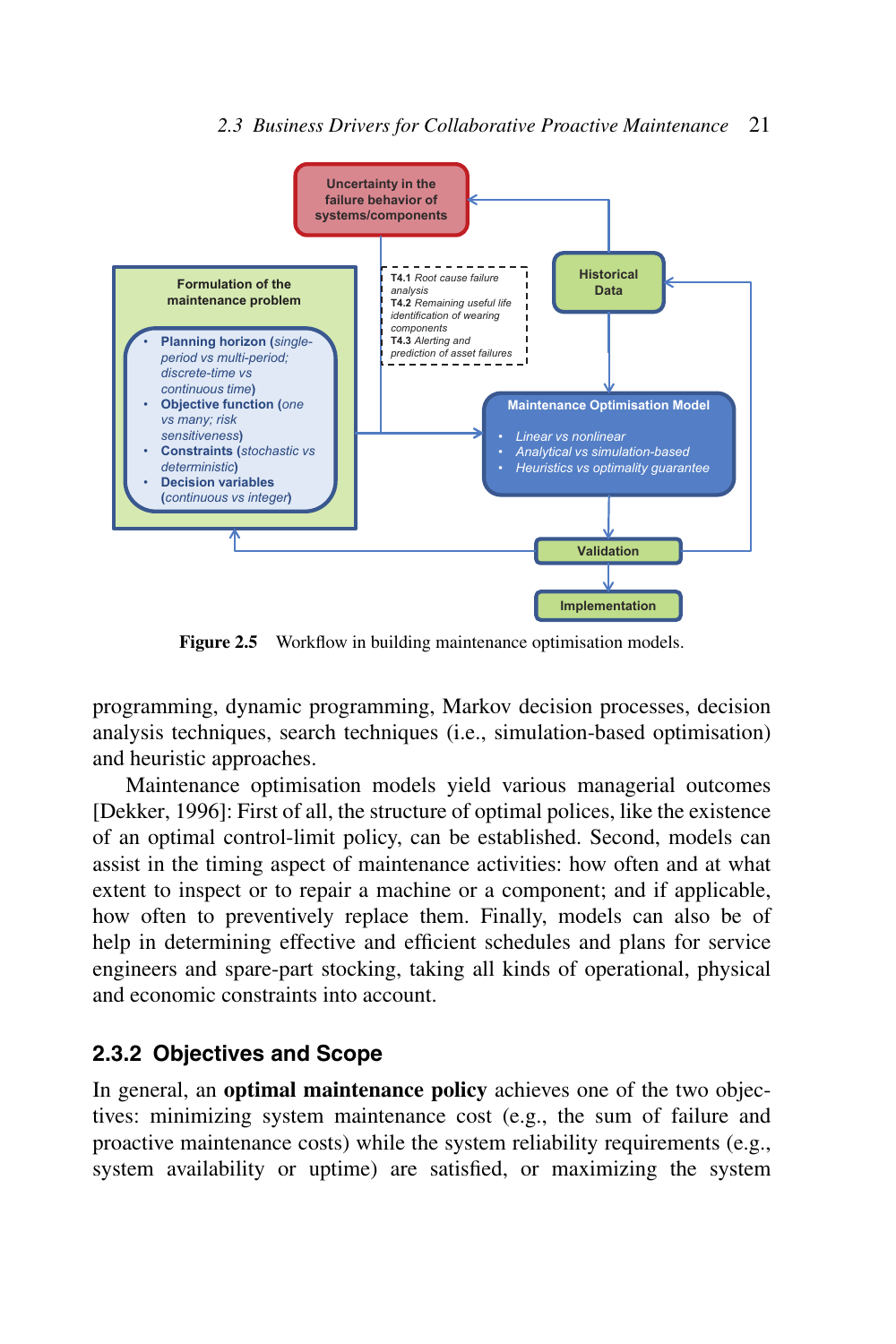reliability measures when requirements for the system maintenance cost are satisfied.

In line with these objectives, the maintenance decision making process (Figure 2.6) is composed of two main assessments followed by the selection of the appropriate decision model [Ahmad and Kamaruddin, 2012]:

- **Operational cost assessment:** The aim of this assessment is to calculate the two types of operational costs, namely the failure cost, the setup cost for data-driven maintenance (e.g., the cost of collecting, storing, and processing data, the cost of installing new sensors for condition monitoring) and the preventive maintenance cost (e.g., the cost of performing inspections to detect failures or to perform data analytics to predict the failures in order to act before they are realized);
- **Component assessment:** The goal of this assessment is to classify the maintenance type of the equipment as either non repairable or repairable, and if so, to what extent, and to identify the structure and interdependency of the components in the system;
- **Decision (optimisation) model selection:** After the component assessment, the appropriate maintenance model is built to identify the optimal maintenance policy. The maintenance policy is the output of the maintenance model. Maintenance models can also be used to evaluate the performance of the practical policies that are not necessarily optimal.

In the remainder of this section, we use the term **maintenance policy** in its most general meaning, including an inspection (information collection) policy, repair policy, or replacement policy. That is, maintenance optimisation is a unifying approach for finding the optimal subset of policy for inspection, repair, or replacement activities.

We note that the maintenance optimisation starts at the design phase of a system of components because the level of redundancy or accessibility in product design have significant impact on the maintainability of a system. Therefore, it is of practical importance to account for the total maintenance costs in the product-life cycle during new product development. This is an



Figure 2.6 Maintenance decision making process.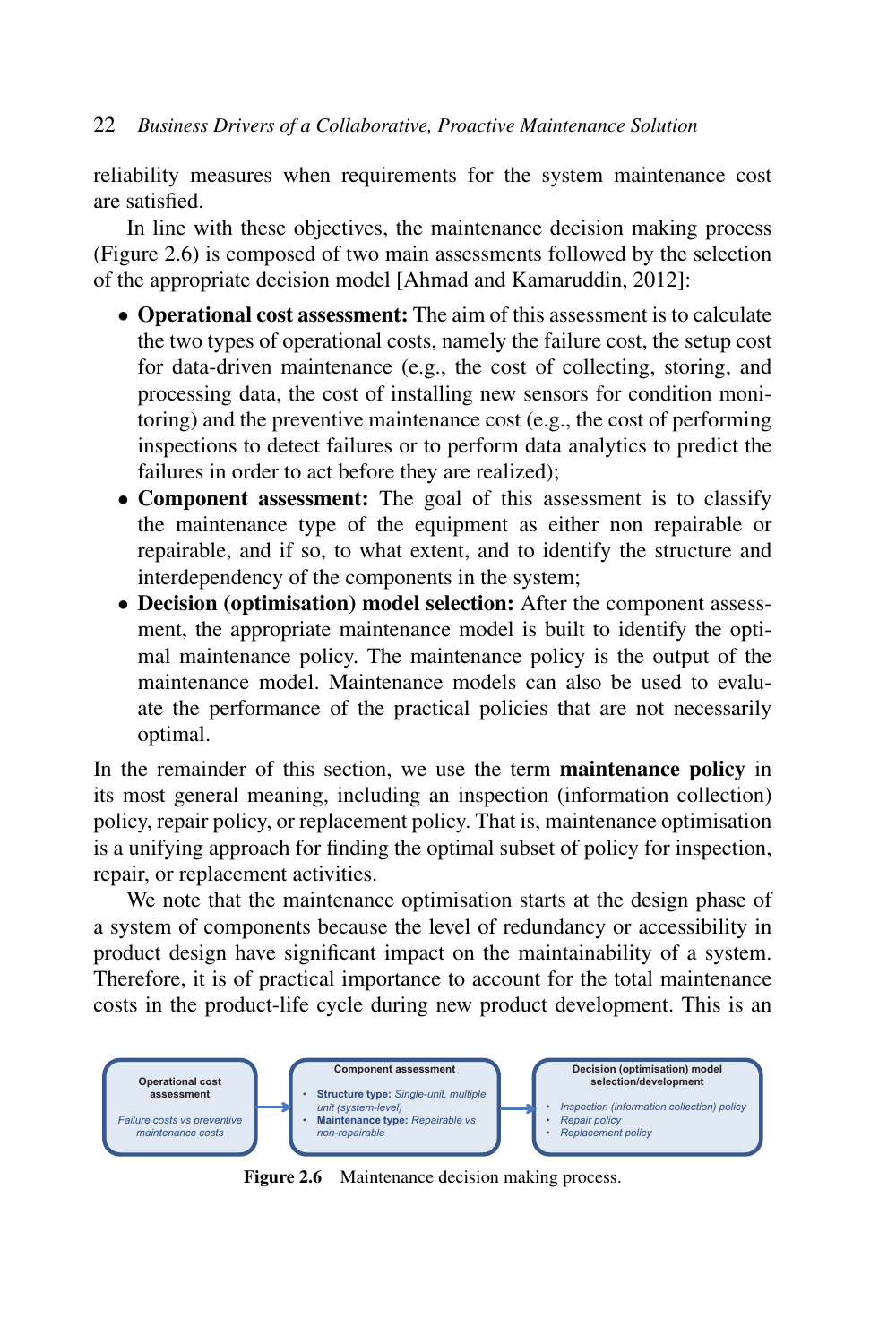example of a strategic decision in maintenance optimisation. Alternatively, operational and tactical decisions in the scope of the maintenance optimisation models consider that maintenance has to be planned and scheduled once the system is in operation, in accordance with other plans (e.g., production, planned maintenance, spare parts planning) by building on the data-driven prediction tools that capture the uncertainty in the failure behaviour of a system.

# **2.3.3 Maintenance Standards**

It is essential to understand the definitions of maintenance when selecting a maintenance strategy. The starting point may be considered generally known standards where maintenance is defined as follows:

- Standards PSK 6201 and PSK 7501: Maintenance is the totality of all the technical, administrative and management issues designed to maintain the target object or return it to a state where it is capable of performing the required function during its entire life cycle [PSK 6201, 2003], [PSK, 2010];
- The European standard SFS-EN 13306: Maintenance consists of all technical, administrative and management issues of the lifetime of the object designed to maintain or restore the object so that the object is capable of performing the required function [SFS-EN 13306, 2010].

# **2.3.4 Maintenance-related Operational Planning**

Maintenance optimisation models often span multiple business functions as maintenance decisions are directly linked to service-logistics operations. Based on the preliminary feedback from use-case owners, the maintenancerelated operational planning can be divided into three stream:

**Service logistics/transportation:** Since the capital goods are often operated at remote locations in a network, unplanned maintenance requires significant logistic effort and hence can be very costly. The data-driven planning of the routes, vehicles, and skill levels of the maintenance teams, is of interest in reducing high maintenance costs.

**Spare parts/service tools planning:** Because the demand for spare parts is uncertain (as it is unknown when machines or certain components break down), and the spare parts should be delivered in a timely manner, most often the practical approach is to stock resources (spare parts, tools and service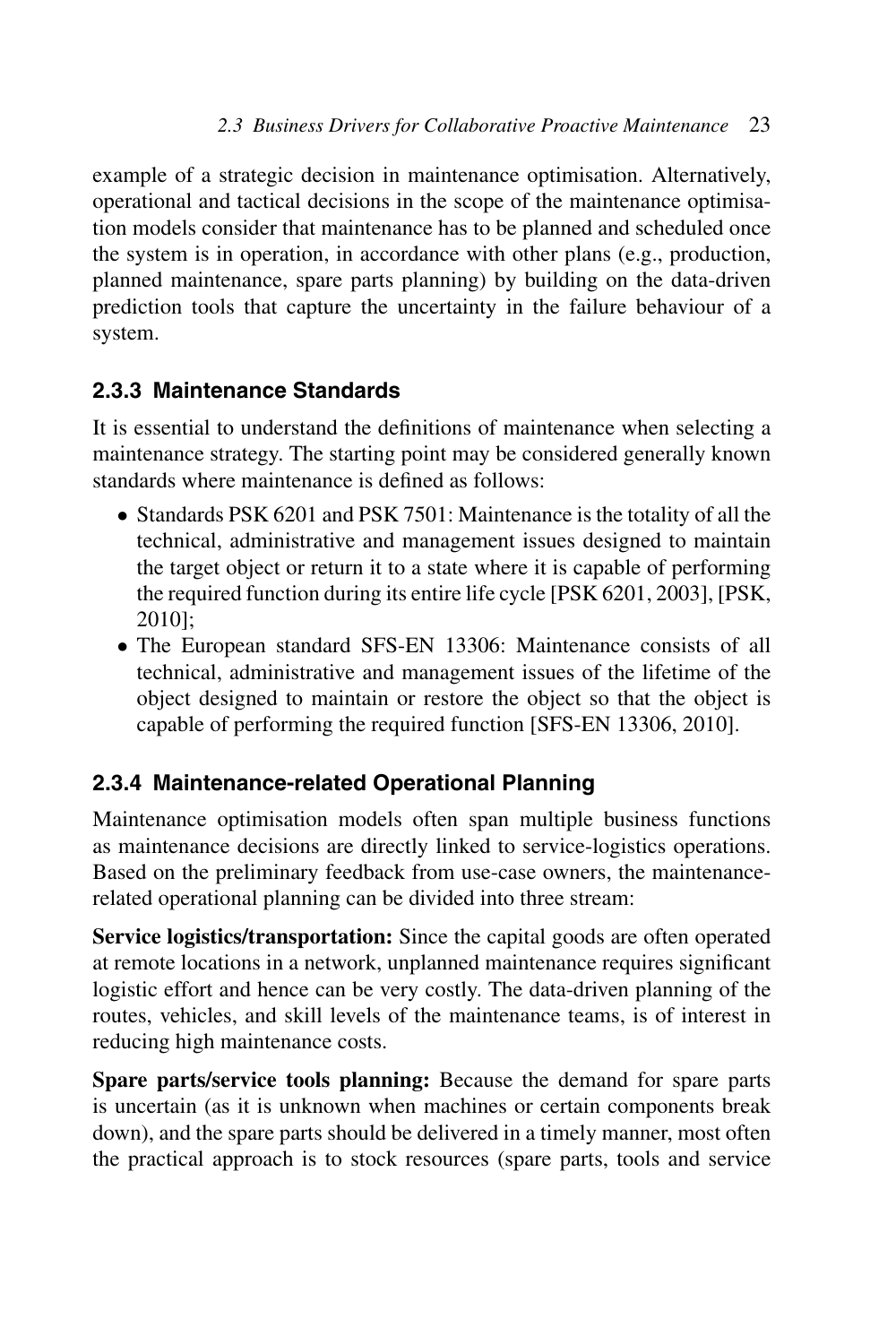engineers) in all the places where such needs can arise. This leads to high inventory holding costs. The failure prediction algorithms bring an opportunity to enrich the spare parts/service tools planning via the joint maintenance and spare-parts planning models. Houtum and Kranenburg [2015] present accurate evaluation and optimisation algorithms for spare parts stocking policies.

**Operational decision-making based on remote monitoring:** The advanced sensor and ICT technology allows acquiring the physical conditions of systems/components remotely and with less cost. Based on these condition data, significant amount of unnecessary maintenance tasks can be avoided, by taking maintenance actions only when the failure of critical components is imminent. This can be seen as a special case of predictive maintenance, through which maintenance costs can be significantly reduced in comparison to preventive maintenance (Figure 2.7). Remote maintenance and service-logistics planning are highly relevant here.



**Figure 2.7** Decision framework for predictive maintenance.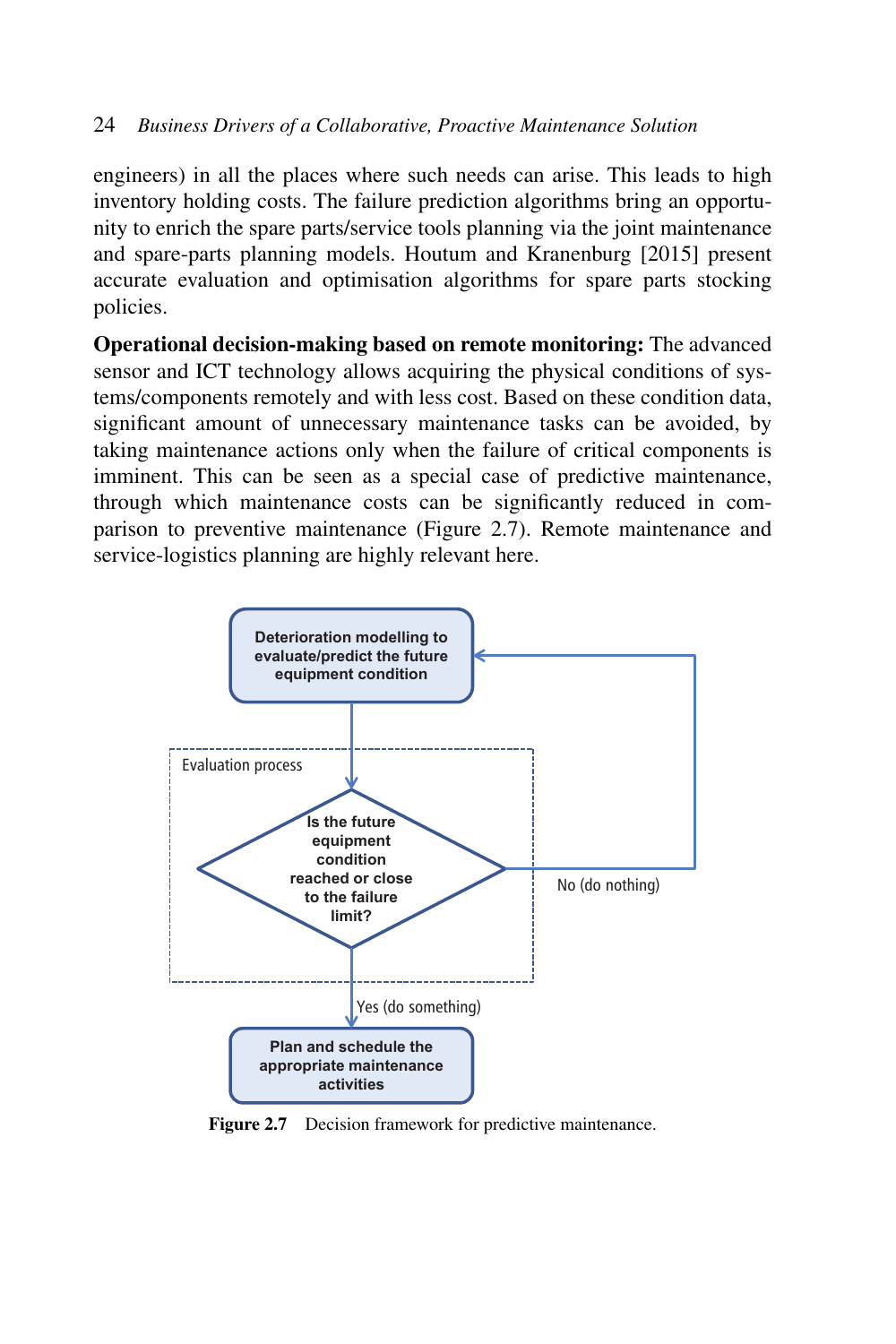# **2.4 Economic View of CBM-based PM**

According to the standard SFS-EN 15341, 2007 (Maintenance. Maintenance Key Performance Indicators), total maintenance cost (often based annually related only to the maintenance activities performed on the asset/item). Includes costs referred to:

- Wages, salaries and overtimes for managerial, supervision, support staff and direct staff;
- Payroll added costs for the above mentioned persons (Taxes, Insurance, Legislative contributions);
- Spares and material consumables charged to maintenance (including freight costs);
- Tools and equipment (not capitalized or rented);
- Contractors, rented facilities;
- Consultancy services:
- Administration costs for maintenance:
- Education and training;
- Costs for maintenance activities carried out by production people;
- Costs for transportation, hotels, etc.;
- Documentation;
- CMMS and Planning Systems;
- Energy and utilities;
- Depreciation of maintenance capitalized equipment's and workshops, warehouse for spare-parts.

Exclusions:

- Costs for product changeover or transaction time (e.g., Exchange of dies);
- Depreciation of strategic spare parts;
- Downtime costs.

A remote access to the plant data would reduce the travel time needed to perform the service and significantly cut costs. Remote access also allows experts from different specialities and physical locations to share data and collaborate. The analysis work could be performed remotely while traveling, from home or office or from anywhere increasing work flexibility and improving personnel efficiency.

A continuous data collection piloted in the use-case enables the use of automated analysis and monitoring software more effectively. The software would monitor the data collected from the plant and alert the expert to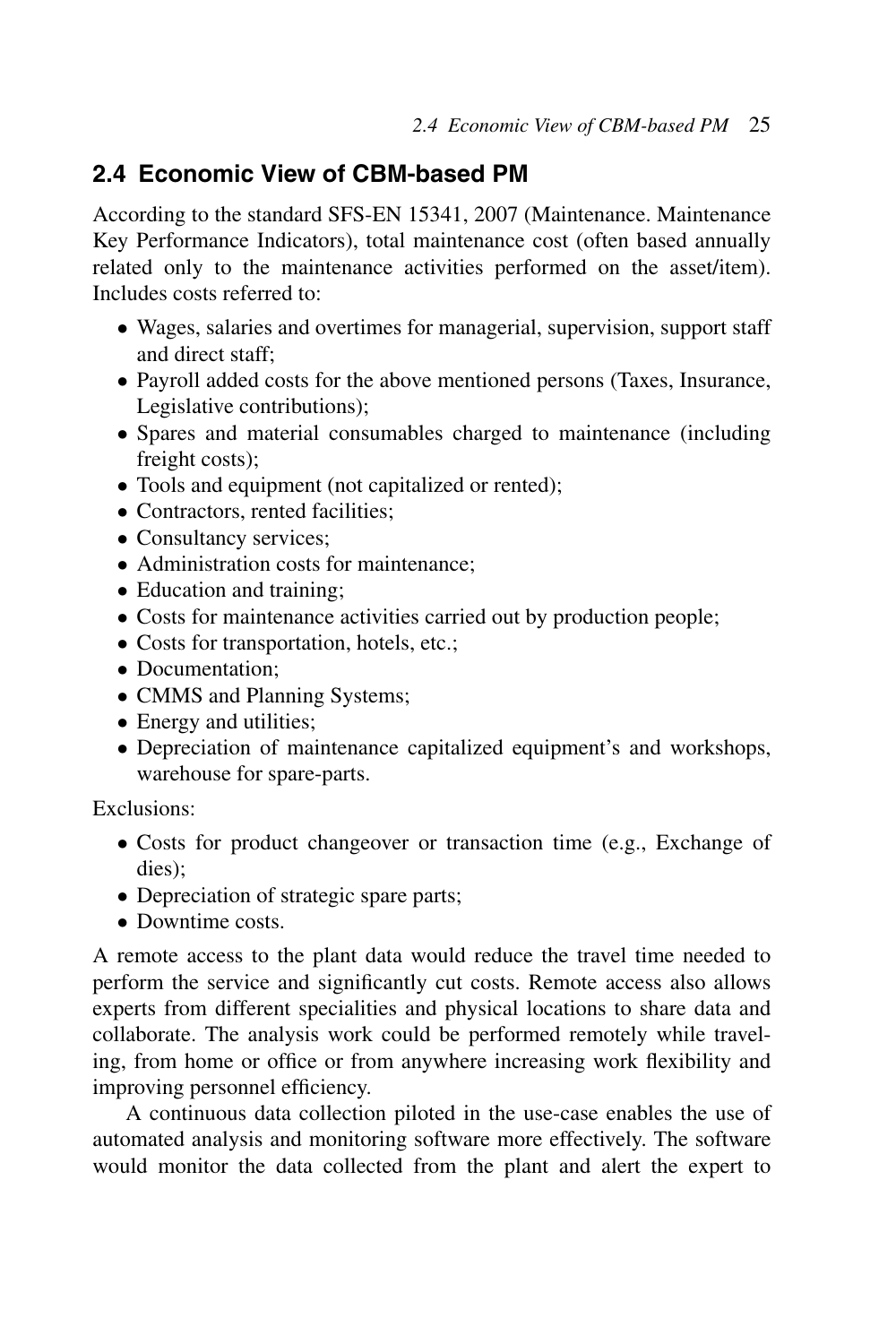cases that would require special attention. This enhancement is also aimed at reducing personnel costs involved.

The new business model aims to provide:

- Own fleet operation and maintenance
	- Better availability by using predictive condition monitoring;
	- Possibility to apply platform architecture and advanced maintenance concept to operation;
	- More exact timing of maintenance action based on actual condition.
- Increasing sales of O&M services and cost effective operation support
	- Possible contractual based long term maintenance agreements by using condition monitoring for energy production customers;
	- Optimal use of personnel for remote sites by using predictive tools and utilizing new operation concept concerning local and back office support;
	- Faster and optimized failure correction by using analytics and prognosis for critical components enables management of larger power plant fleet;
	- Systematic long term information collection for root cause analysis and investment planning of replacements.

Estimating the revenue of a new business model is rarely accurate and due to the high variance in the potential business models, it is impossible to show a typical revenue stream projection of a remote support service.

Previous experiences and references show that successful implementation of a remote monitoring system can reduce the unscheduled unavailability of a component by 35%–45%. This can have a serious impact on reducing the lost production, e.g., of a power plant.

Like in the traditional service model, the most significant costs of the service come from personnel costs. Utilization of machine aided monitoring these costs could potentially be reduced, but often this is not possible. In a well designed service, each member is a specialist in a certain field and their area of expertise needs to be covered.

Benefits of Collaborative, Proactive Maintenance solution could be:

- Production price (taxes, emission taxes, tariffs, government support);
- Price of energy as a function of seasonal demand (e.g., winter time demand for energy is high and so is price/revenue);
- Demand as a function of time (seasonal, each plant has a maximum energy production capacity);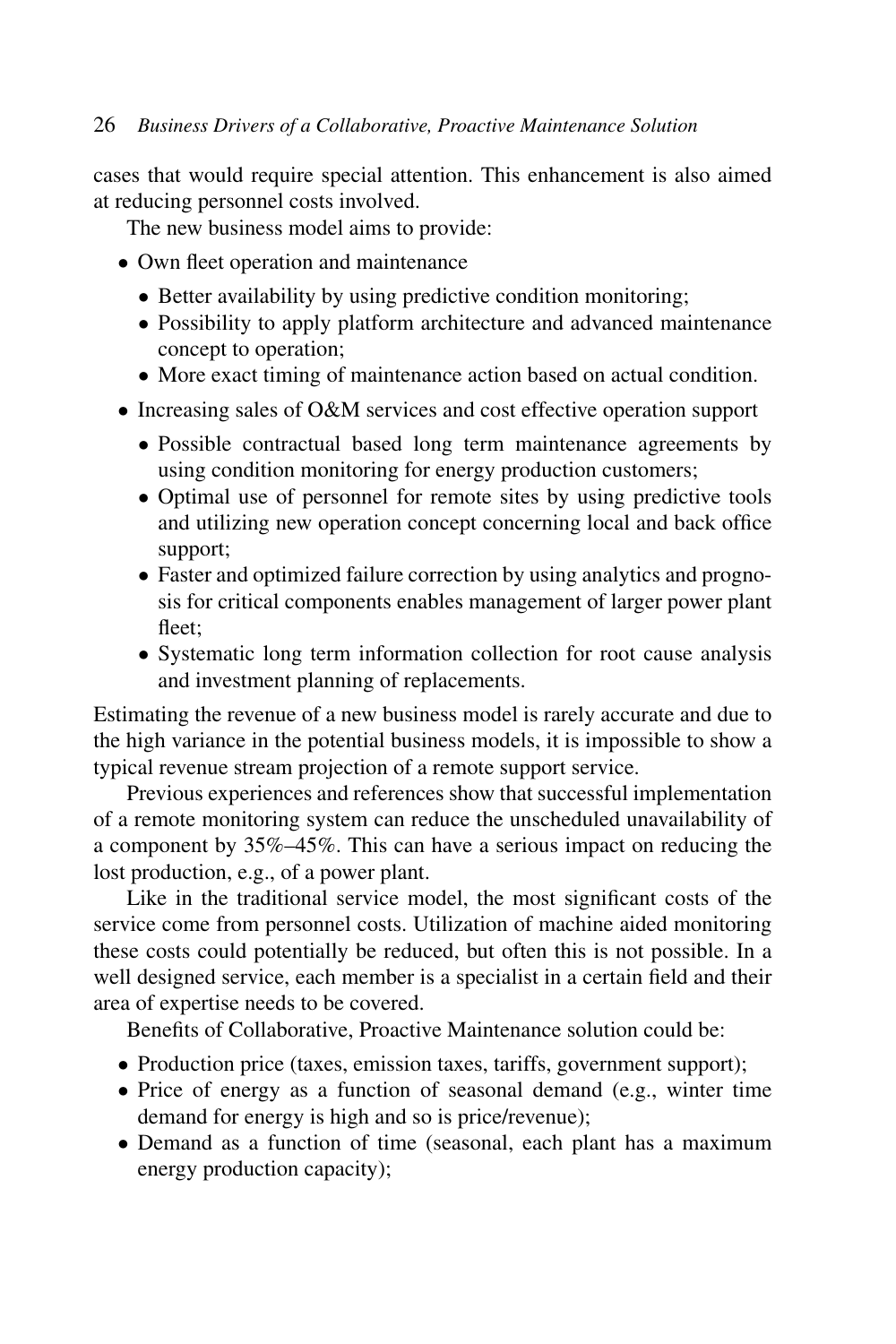- Investment cost of the critical component;
- Maintenance work required (hours);
- Work cost, based on market situation:
- Reduction of unnecessary travel to remote locations  $\rightarrow$  increases sustainability by reducing emissions caused by travelling  $\rightarrow$  increases company's public image.

### **2.5 Risks in CBM Plan Implementation**

CBM has developed rapidly as a maintenance concept and is being considered as panacea for all ailments related to machine health. But like with all things that seem miraculous, there are a few issues in successful implementation of a CBM plan. Many implementation efforts fail and condition monitoring tools too often end up at maintenance workshops cupboards, hardly ever used [Walker, 2005]. Nearly 30% of industrial equipment does not benefit from CBM [Hashemian and Bean, 2011]. This may be due to a number of reasons. The data is gathered in large amounts, often from assets that are dispersed over large distances; sometimes even across continents. The collected data needs to be integrated from multiple sources such that effective analysis could be done. In certain cases, new assets and data acquisition sources get added. Additional resources are required to integrate this new data with existing data in order to derive meaningful insights. In some CBM plans, the collected data and the derived results are required to be assessed by an expert. There is a scarcity of good experts who can recommend corrective actions in time. Therefore, even if a condition monitoring programme is in operation, failures still occur, defeating the very purpose for which the investment was made in CBM [Campos, 2009; Prakash, 2006; Rao et al., 2003]. The basic idea behind implementing a CBM plan is to detect the impending failures and initiate corrective actions that are timely. A good CBM plan will ensure that the maintenance scheduling is neither too early (leading to unnecessary maintenance) or too late (catastrophic failures resulting in disruptions of manufacturing operations). However, it must be noted from the operational viewpoint that any prospective maintenance policy based on condition information must have clear economic benefits; otherwise the initial outlay for the CM system and associated costs cannot be justified [McMillan and Ault, 2007]. There are a large number of other factors that not only impede a smooth implementation of a CBM plan but also result in a system that is ineffective and considered as an unnecessary burden in terms of costs and workload. Through an extensive literature review, this chapter identifies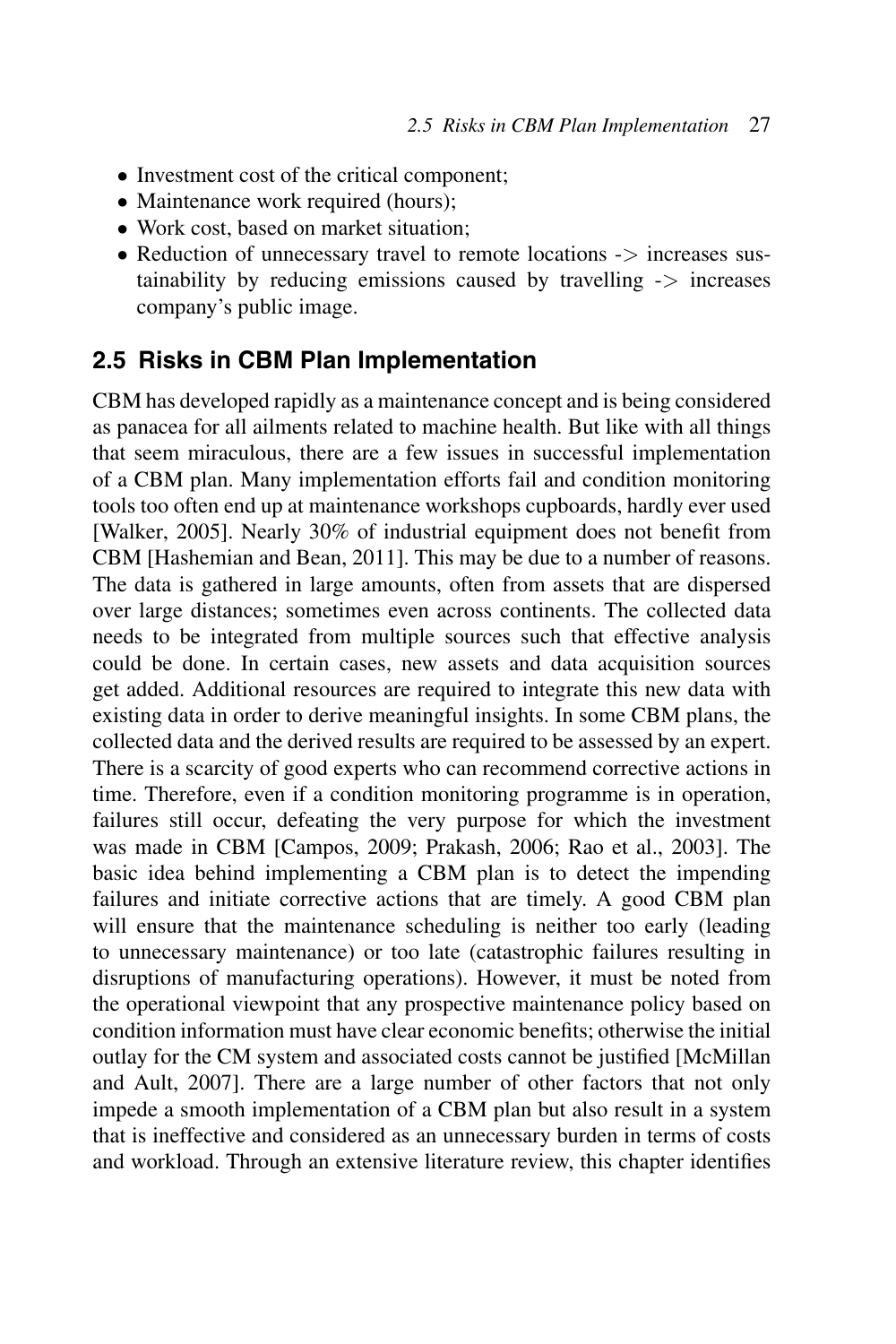these issues that can hamper a successful conversion of a theoretical plan into an effective workable solution.

CBM Implementation is not devoid of the challenges and hurdles associated with programs that require a drastic change in the way an organization functions. In this chapter, an attempt has been made to classify these issues into four major categories. These are: Technology, People, Processes and Organizational Culture. Every organization that is planning to implement a successful CBM program must pay attention to these issues and avoid the obvious pitfalls. The risks are listed below.

# **2.5.1 Technology**

CBM is a technology rich maintenance driver that aims at taking over the functions of humans. In certain cases, only the mundane monitoring is handled by the technology while in some other advance CBM systems, even the decision making is automated. Technological barriers to a successful implementation are most important because these factors can lead to efforts getting wasted on unfruitful activities. Some of the issues are listed below.

**Selection of assets to Monitor:** First and foremost, the organizations must select the assets that require condition monitoring. CBM is supposed to be applied where appropriate, not as an overall policy as some techniques are expensive and it would not be cost effective to implement everywhere [Starr, 1997]. This selection should be based on technical and economical feasibilities. The selected asset must be such that it has the parameters that can be monitored with the sensors. Also, the machine should be critical enough to warrant large investments in a CBM system.

**Complexity of measuring parameters:** One of the most important step in CBM implementation is to decide the parameter that should be measured by the sensors. Most CBM implementation drives fail because the organizations start to measure 'what can be measured' rather than 'what should be measured'. The first challenge is to obtain effective features from many candidate features to reflect health degradation propagation in the whole life of machines [Yu, 2012]. In machine-learning-based defect detection, the accuracy of prognostics and diagnostics models subsequently dependents on the sensitivity of the features used to estimate the condition and propagation of the defects. Therefore, it is critical to devise a systematic scheme that is capable of selecting the most representative features for current machine health states [Yu, 2012; Malhi et al., 2004]. The complexity of selecting a suitable measure can be gauged from an example. Some research shows that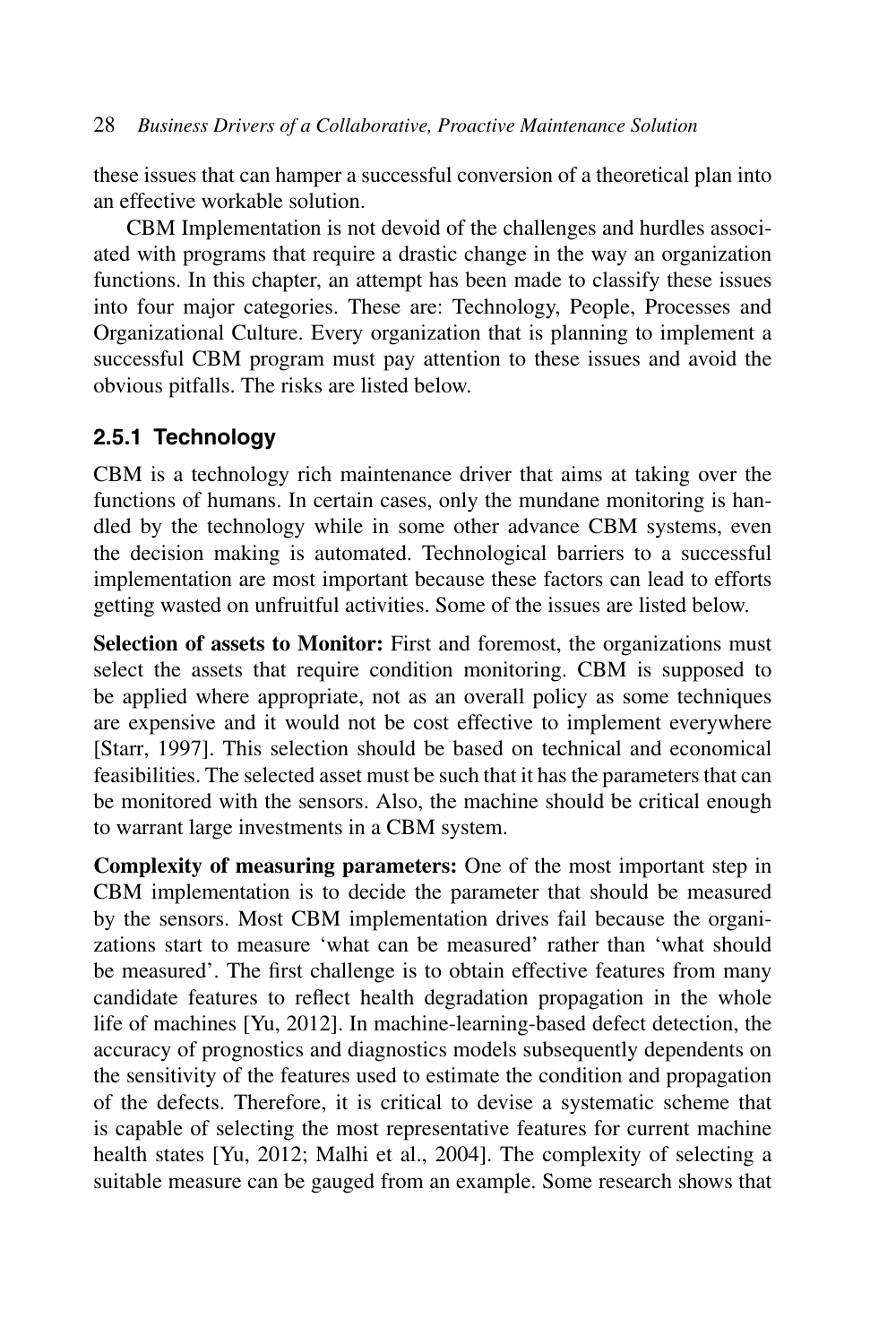the use of acoustic signal is better than vibration signal due to its sensitivity and accuracy [Al-Ghamd and Mba, 2006; Baydar and Ball, 2001; Tandon et al., 2007]. However, in practice, the application of acoustic signal may not appropriate due to the significant effects of noise (unwanted signals) from other equipment. In addition, alternative sources of information are important contributors to health monitoring. These sources include the OEM, ISO standards, experience of the workers, etc. The new challenge is to find ways to use these alternative sources of information in order to achieve better monitoring of assets and correct decision making [Ahmad and Kamaruddin, 2012].

**Complexity of sensors:** Choice of a correct sensor with appropriate sensitivity is an important step. Selecting a costlier sensor when it is not required will make the CBM system unnecessarily expensive, which will not be able to justify the cost-benefit argument. On the other hand, selecting a cheaper non-sensitive sensor when the data being measured has minute variations that require high quality sensor can also upset the cost-benefit balance as the diagnosis of the fault may not be correct. Other ICT challenges include sensor data quality related to gathering frequency, noise, and level of details of sensor data, data availability, wireless communication problem, frequency of diagnostics and prognostics, and so on [Shin and Jun, 2015]. In addition, the technologies and technical methods for the CBM approach are still in their infancy. It means that there are some limitations in ensuring the accuracy of diagnostics and prognostics [Shin and Jun, 2015]. Numerous different techniques and technologies exist but choosing the correct one, or even remembering to make the decision in due time can be a troublesome activity which can put an entire implementation effort at risk [Bengtsson, 2004].

**Deciding on thresholds:** The condition monitoring practice is based on the fact that a sensor is used to measure a parameter. When the value of the measured parameter crosses a pre-determined threshold, suitable maintenance actions are initiated. In practice however, deciding on the threshold is a complex process. The failure of each of equipment may be defined and classified in different ways. Some organizations consider failure as the physical event such as a breakage that stops production. The machine stops to function as a result of such a failure. In some other cases, a functional failure may occur which results in the final product of the machine to have quality flaws but the machine may continue to work. It is necessary for the organizations to determine threshold based on their requirements. The definition and determination of failure limits should be considered from both the entire machining process perspective (system/sub-system) and the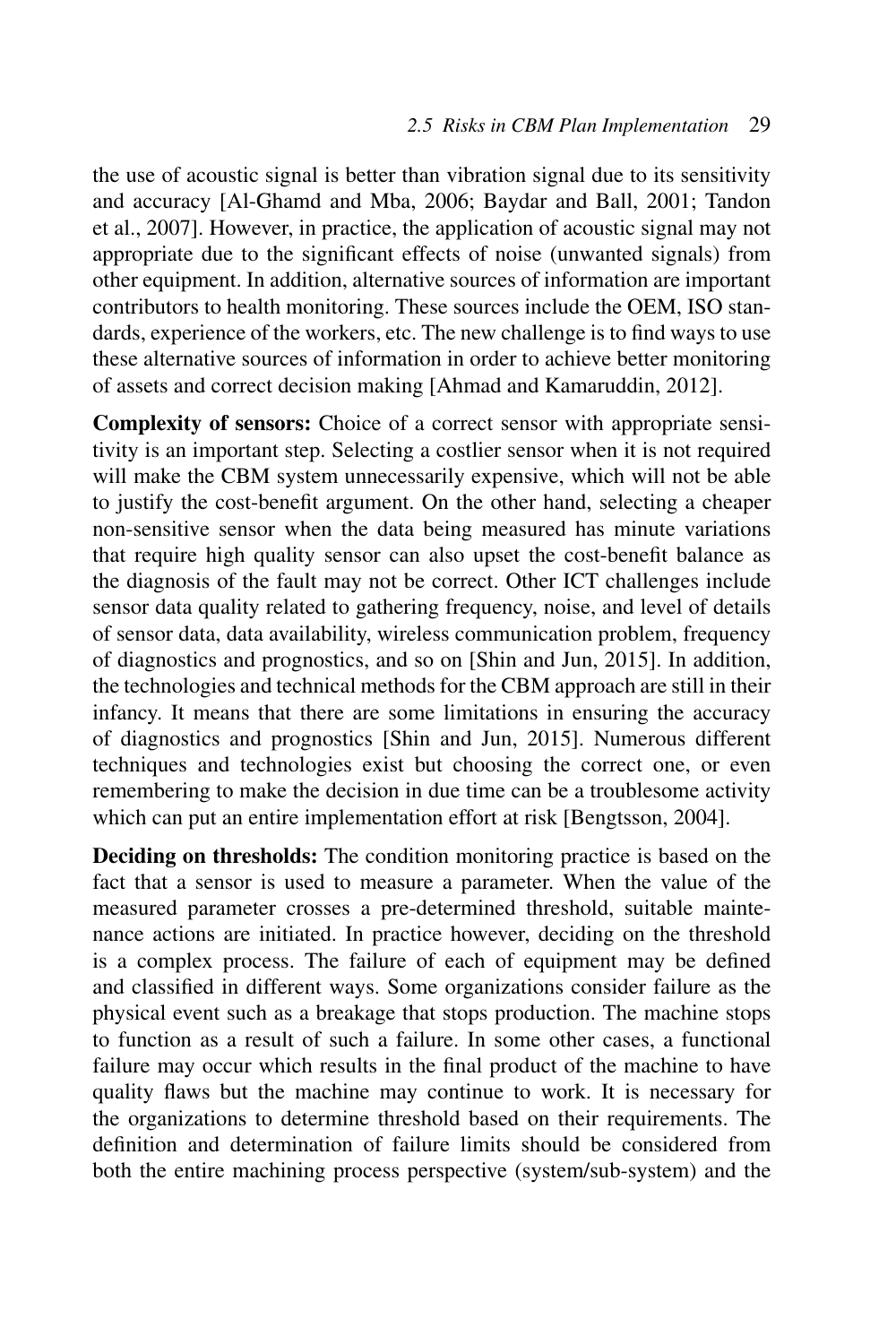overall output of the system (e.g., product quality characteristics) [Ahmad and Kamaruddin, 2012].

**Noise effects:** Analysing waveform data is an intricate process because of noise effects, which are unwanted signals generated by other equipment. Noise must be minimised or eliminated from the data [Ahmad and Kamaruddin, 2012]. Some noise also gets generated due to the transmission medium. It is necessary to identify which data transmission type (wire or wireless) is effective in terms of cost and reliability with least noise [Shin and Jun, 2015].

**Data storage and monitoring period:** In many cases, the assets that are monitored with sensors are big machines that need years of use in order to show wear in some parts, or need years to reach failures. Thus, there is a need to monitor and store huge time periods (and related data) in order to provide enough data to generate predictive models.

**Data cleaning:** Large data sets are required for effective data analysis and modelling. This collected data needs to be cleaned before any analysis. This is a complex task, especially for waveform-type data.

**Biased thresholds:** Determination of thresholds is a complex process. Often, the complexity increases due to biases that get introduced in determining these failure limits [Ahmad and Kamaruddin, 2012].

**New Assets and the complexities:** Newly commissioned systems have no historical data. Even the OEM is not aware of the failure patters or failure rates. In such cases, it is not possible to identify the trends or failure thresholds. Such situations are no-data situations [Si et al., 2011]. The quantity and completeness of data are insufficient to fit the full statistical models. Hence, it may be a better choice to develop physics-based models with the help of subjective expert knowledge from design and manufacturing [Si et al., 2011].

# **2.5.2 People**

CBM aims at using technology to monitor and/or diagnose the faults in machines. The focus of CBM is to replace humans by machines to carry out mundane monitoring and intelligent decision making tasks. In spite of this, it is not possible to replace humans completely. The success of any CBM implementation program depends on a lot of people factors. Some of these are listed below.

**Training and Skills:** There is a need to have requisite skills in the personnel that are responsible to use CBM. Familiarity with the condition monitoring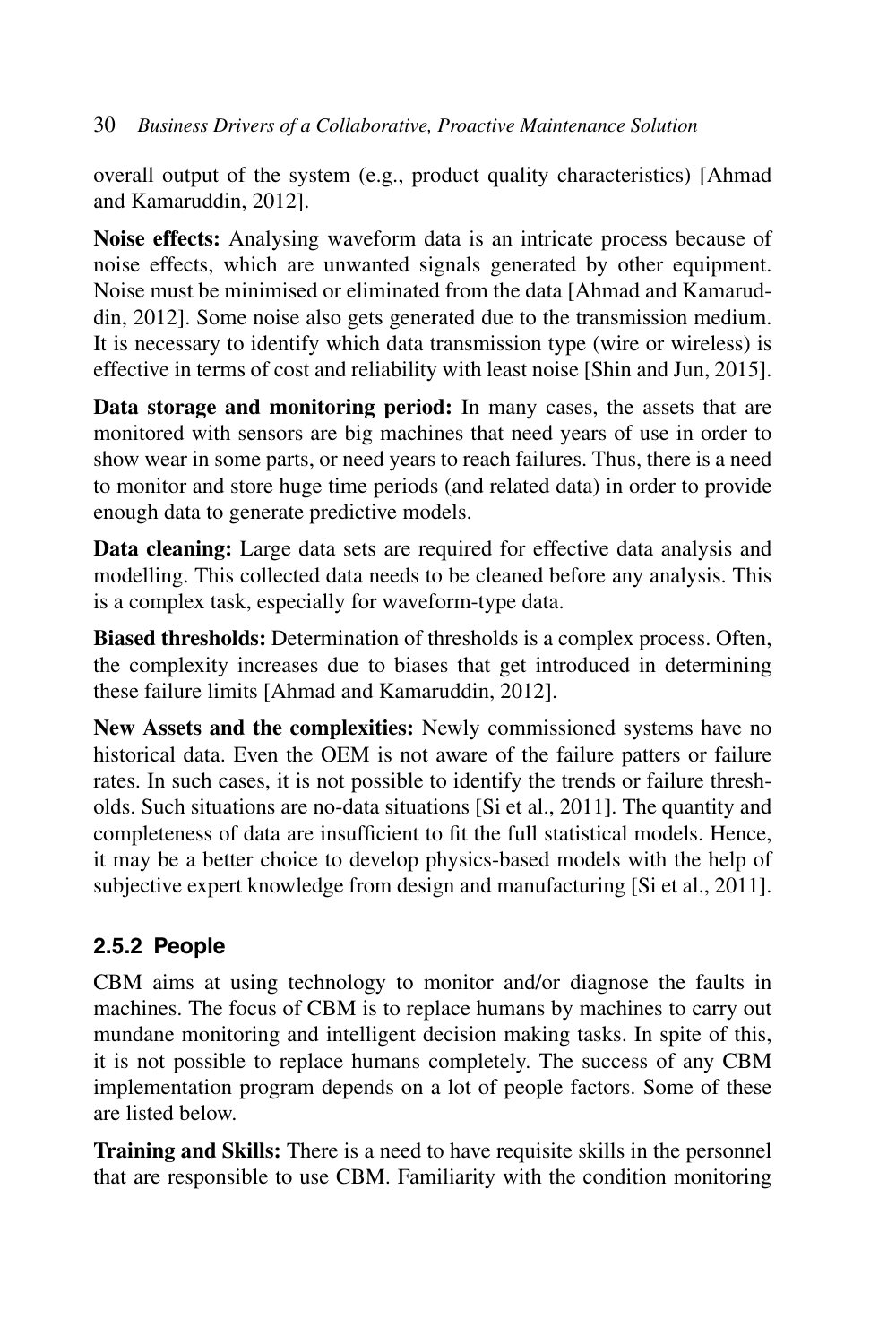system and training for analysis of the data is required to be imparted. Advanced data analysis such as frequency analysis requires advanced skills [Rastegari and Bengtsson, 2014]. Education and training is important prerequisites for a company to increase the competence [Rastegari et al., 2013]. Other factors like technical competence and knowledge is required in order to completely implement a CBM system.

**Human Factors:** Other human factors also need special emphasis. Walker [2005] lists several factors like lack of direction, unwillingness to adopt a new approach to maintenance, etc. as reasons for failure of CBM approaches. Senior technicians often treat a CBM initiative as something that is unnecessary expenditure. There are also some reservations about the frequency of monitoring. Technicians often feel that it is better to spend the money in other systems which can give more money back [Rastegari et al., 2013].

# **2.5.3 Processes**

The implementation of a CBM program is a long drawn complicated process that needs careful planning. The processes must be put in place to implement, monitor, measure and improve the system.

**Economic Feasibility study:** An economic feasibility study must be carried out before the implementation process. It is imperative to define the business model for new maintenance operation and identify benefits and costs [Shin and Jun, 2015]. High data collection costs must be considered in the feasibility study [Kothamasu et al., 2006]. All these support monitoring tools directly involve high costs, and not all companies are willing to invest in them [Ahmad and Kamaruddin, 2012]. Specific computerized monitoring systems and experts are required. These requirements directly involve large company investments, especially since such companies must buy and maintain these systems, as well as provide training for their use [Ahmad and Kamaruddin, 2012].

**Assignments of Responsibilities:** In order to have a more structured implementation, it is needed to define the responsibilities in early phase of the implementation [Rastegari and Bengtsson, 2014]. Implementation responsibilities must be written down as company documents and adhered to.

**Piecemeal implementation:** To get the practical benefit of CBM approach, it is necessary to consider applying CBM into not only one piece of equipment but also an integrated system level [Shin and Jun, 2015]. The implementation process should consider holistic application of the technology at all levels.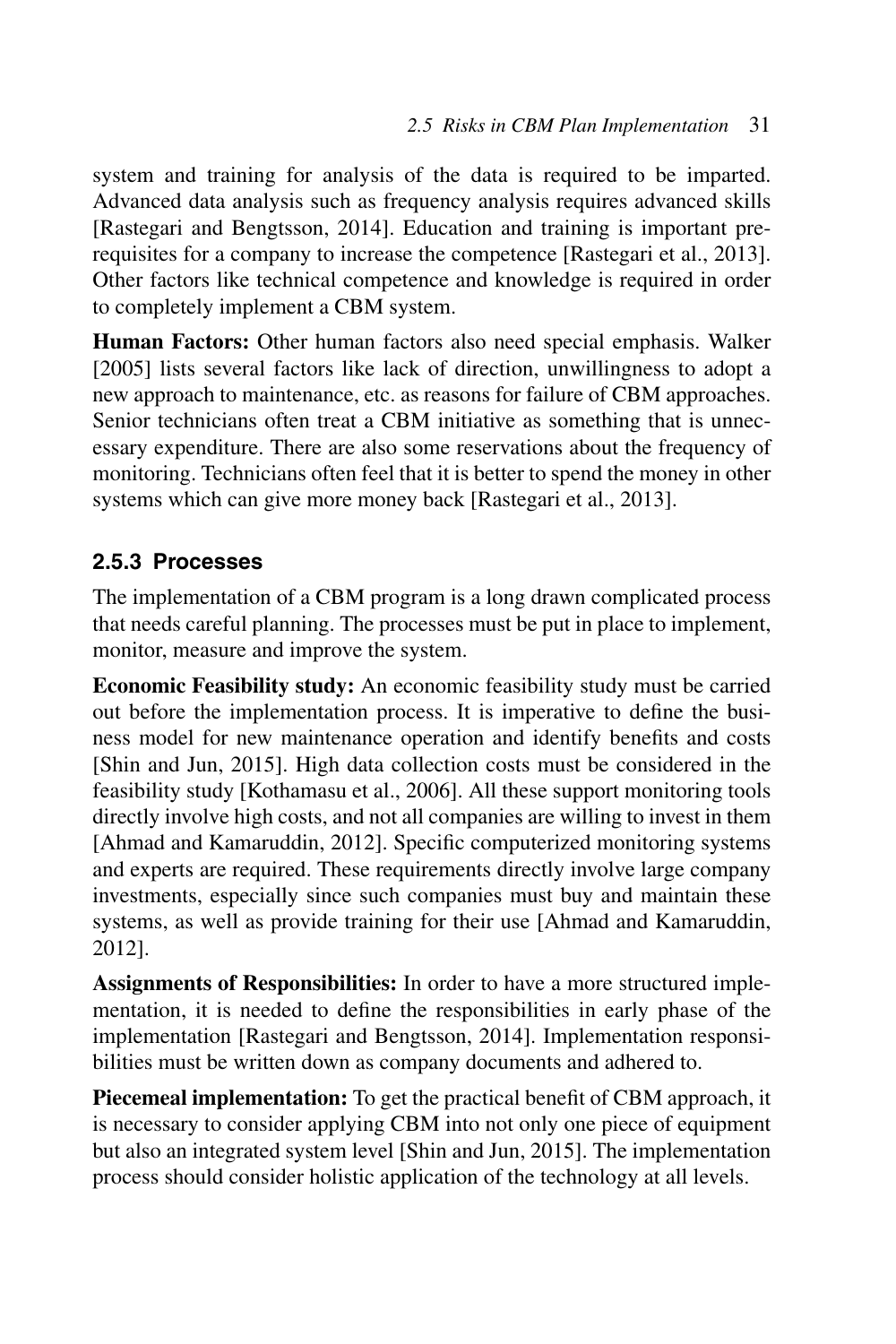## **2.5.4 Organizational Culture**

It is important to have encouraging atmosphere in the organization to successfully implement a CBM program. Some of the related factors are listed below.

**Top management commitment:** One of the main challenges to implement CBM at the company is management support. The management must comprehend the importance of the CBM's role at the company and provide the resources needed. It needs to have a long term strategy to change the way of working from reactive maintenance to proactive maintenance [Shin and Jun, 2015]. That is why, the top management must continue to support the initiative for as long as it is necessary.

**Alignment of business objectives with the workforce:** The workforce must be on the same page as the top management. The process must not look like a management fad in which the workforce has no interest.

**Establishment, documentation and communication of objective:** The overall objective of CBM must be decided and documented. The objective must be communicated down to each of the stakeholder. The communication gap often results in the worker considering CBM as another top driven agenda with no fixed goals. This leads to failure or partial implementation of CBM which provides no benefits to the organization.

**Conflicting departmental priorities:** There may exist conflicting priorities amongst several departments in an organization. For example, Maintenance Department may want a machine for inspection/maintenance before it fails but the production department wants high utilization of the equipment and hence does not hand over the machine to the maintenance people [Campos, 2009]. The organization must have conflict resolution rules such that the CBM implementation as well as the health of the equipment does not suffer.

# **References**

- Ahmad, R. and Kamaruddin, S. (2012) 'An overview of time-based and condition-based maintenance in industrial application', *Computers & Industrial Engineering*, 63, pp. 135–149.
- Al-Ghamd, A.M. and Mba, D.A. (2006) 'Comparative experimental study on the use of acoustic emission and vibration analysis for bearing defect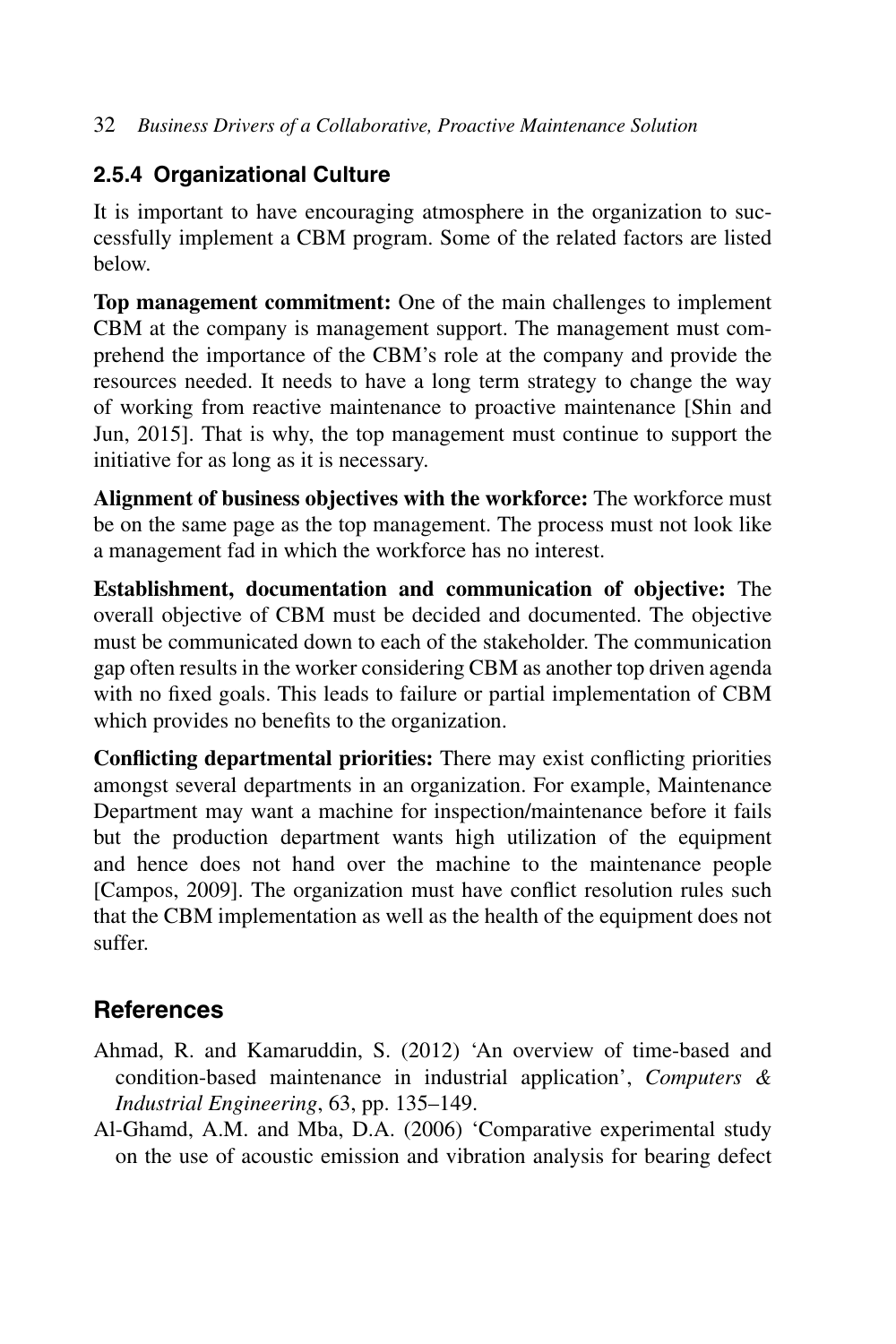identification and estimation of defect size', *Mechanical System and Signal Process*, 20, pp. 1537–1571.

- Baydar, N. and Ball, A. (2001) 'A comparative study of acoustic and vibration signals in detection of gear failures using Wigner-Ville distribution', *Mechanical System and Signal Process*, 15(6), pp. 1091–1107.
- Ben-Daya, M. and Duffuaa, S. O. (1995) 'Maintenance and quality: the missing link', *Journal of Quality in Maintenance Engineering*, 1(1), pp. 20–26. https://doi.org/10.1108/13552519510083110.
- Bengtsson, M. (2004) *Condition Based Maintenance Systems: An Investigation of Technical Constituents and Organizational Aspects*, Licentiate thesis Mälardalen University Eskilstuna.
- Blann, D. R. (2003) 'Reliability as a Strategic Initiative: To Improve Manufacturing Capacity, Throughput and Profitability', *Asset Management and Maintenance Journal*, 16(2).
- BS 3811. (1993) *Glossary of Terms Used in Terotechnology,* British Standards Institution (BSI).
- Campos, J. (2009) 'Development in the application of ICT in condition monitoring and maintenance', *Computers in Industry*, 60, pp. 1–20.
- Dekker, R. (1996) 'Applications of maintenance optimization models: A review and analysis,' *Reliability Engineering and System Safety*, 51, pp. 229–2440.
- Hashemian H. M. and Bean W. C. (2011) 'State-of-the-art predictive maintenance techniques', *IEEE Transactions on Instrumentation and Measurement,* 60(10), pp. 3480–3492.
- Hedderich, C. P. (1996) 'Navy Predictive Maintenance', *Naval Engineers Journal*, 10(6), pp. 41–57.
- Holmberg, K., Adgar, A., Arnaiz, A., Jantunen, E., Mascolo, J., and Mekid, S. (Eds.) (2010) *E-maintenance*, Springer Science & Business Media, pp. 1–511.
- Houtum, G. J. and Kranenburg, A. (2015) 'Spare Parts Inventory Control under System Availability', *International Series in Operations Research & Management Science*, Springer, 2015.
- IEC 60300-3-3. (2004) *Dependability management Part 3-3: Application guide –Life cycle costing*, 2nd edn. Geneva, International Electrotechnical Commission.
- Kothamasu, R., Huang, S. H., and VerDuin, W. H. (2006) 'System health monitoring and prognostics: A review of current paradigms and practices', *International Journal in Advances Manufacturing Technology*, 28, pp. 1012–1024.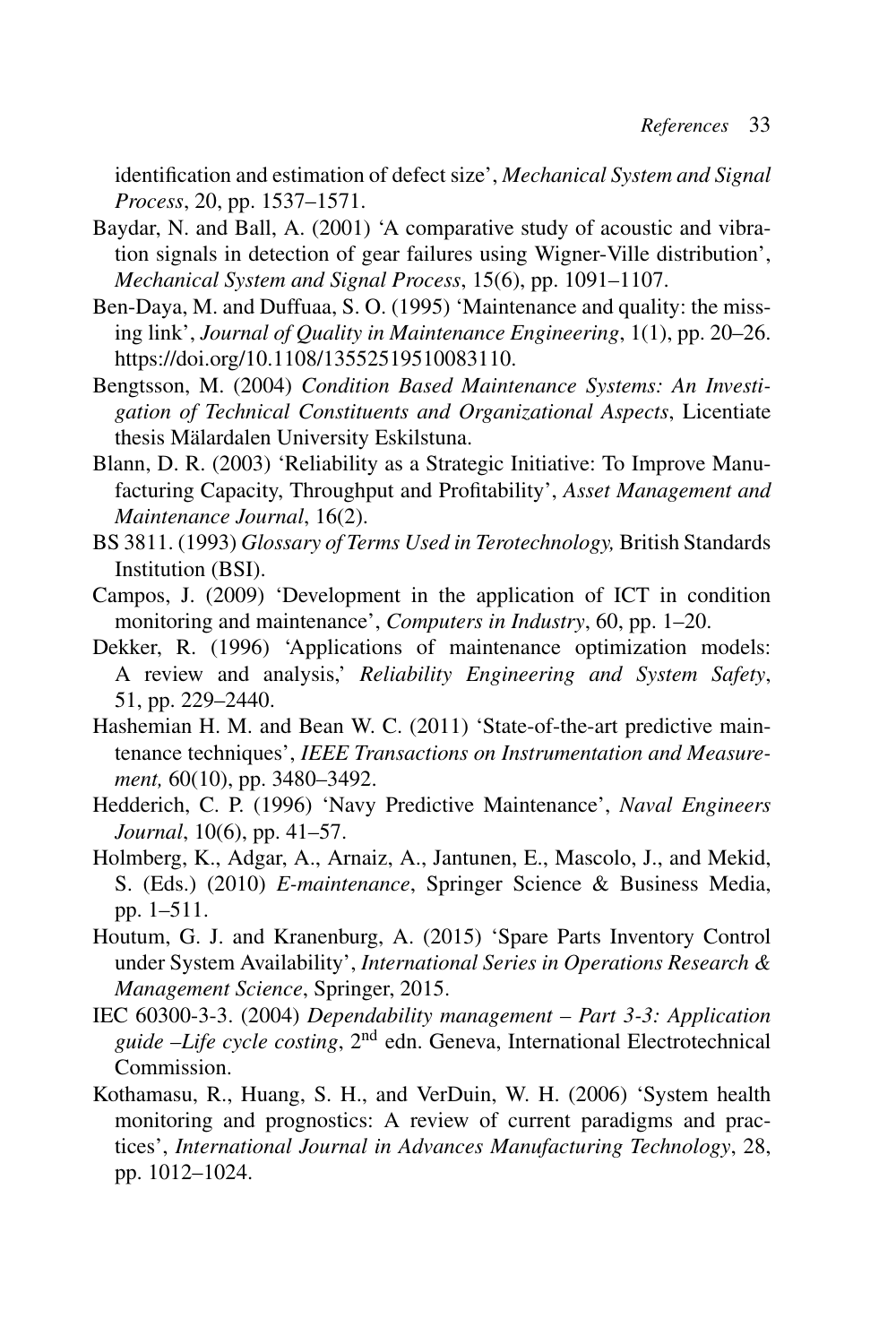- 34 *Business Drivers of a Collaborative, Proactive Maintenance Solution*
- Lozano, R. (2015) 'A holistic perspective on corporate sustainability drivers', Corporate Social Responsibility and Environmental Management, 22, pp. 32–44. https://doi.org/10.1002/csr.1325.
- Malhi, A., Yan, R. and Gao, R. X. (2004) 'PCA-based feature selection scheme for machine defect classification,' *IEEE Transactions on Instrumentation and Measurement*, 53(6), pp. 1517–1525.
- McMillan, D. and Ault, G. W. (2007) 'Quantification of condition monitoring benefit for offshore wind turbines', *Wind Engineering*, 31(4), pp. 267–285.
- Mikkonen, H., Miettinen, J., Leinonen, P., Jantunen, E., Kokko, V., Riutta, E., Sulo, P., Komonen, K., Lumme, V. E., Kautto, R., (ed.) (2009) *Conditionbased Maintenance: Handbook*, Maintenance Publication Series, Vol. 13, Maintenance Association, Kerava.
- Paz, N. M. and Leigh, W. (1994) 'Maintenance scheduling: Issues, results and research needs', *International Journal of Operations & Production Management*, 14, pp. 47–69.
- Prakash, O. (2006) 'Asset management through condition monitoring how it may go wrong: A case study', In *Proceedings of the 1st World Congress on Engineering Asset Management (WCEAM).*
- PSK 6201. (2003) *PSK 6201 Maintenance Concepts and definitions*, PSK Standardization Association.
- PSK 7501. (2010) *Key Process Indicators for Process Industry Maintenance*, PSK Standardization Association.
- Rao, J. S., Zubair, M. and Rao, C. (2003) 'Condition monitoring of power plants through the Internet', *Integrated Manufacturing Systems*, 14(6), pp. 508–517.
- Rastegari, A. and Bengtsson, M. (2014) 'Implementation of condition based maintenance in manufacturing industry – A pilot case study', *Prognostics and Health Management (PHM)* 22–25 June 2014, Cheney, WA, USA.
- Rastegari, A., Salonen, A., Bengtsson, M., and Wiktorsson, M. (2013) 'Condition based maintenance in manufacturing industries: Introducing current industrial practice and challenges', *22nd International Conference on Production Research, ICPR 2013*, Parana, Brazil, 28 July–1 August.
- SFS-EN 13306. (2010) *Maintenance. Maintenance terminology*, 2nd edn., Helsinki, Finnish Standardization Association SFS.
- SFS-EN 15341. (2007) *Maintenance. Maintenance Key Performance Indicators*, Helsinki, Finnish Standardization Association SFS.
- Sharma, A. and Yadava, G. (2011) 'A literature review and future perspectives on maintenance optimization,' *Journal of Quality in Maintenance Engineering*, 17(1), pp. 5–25.